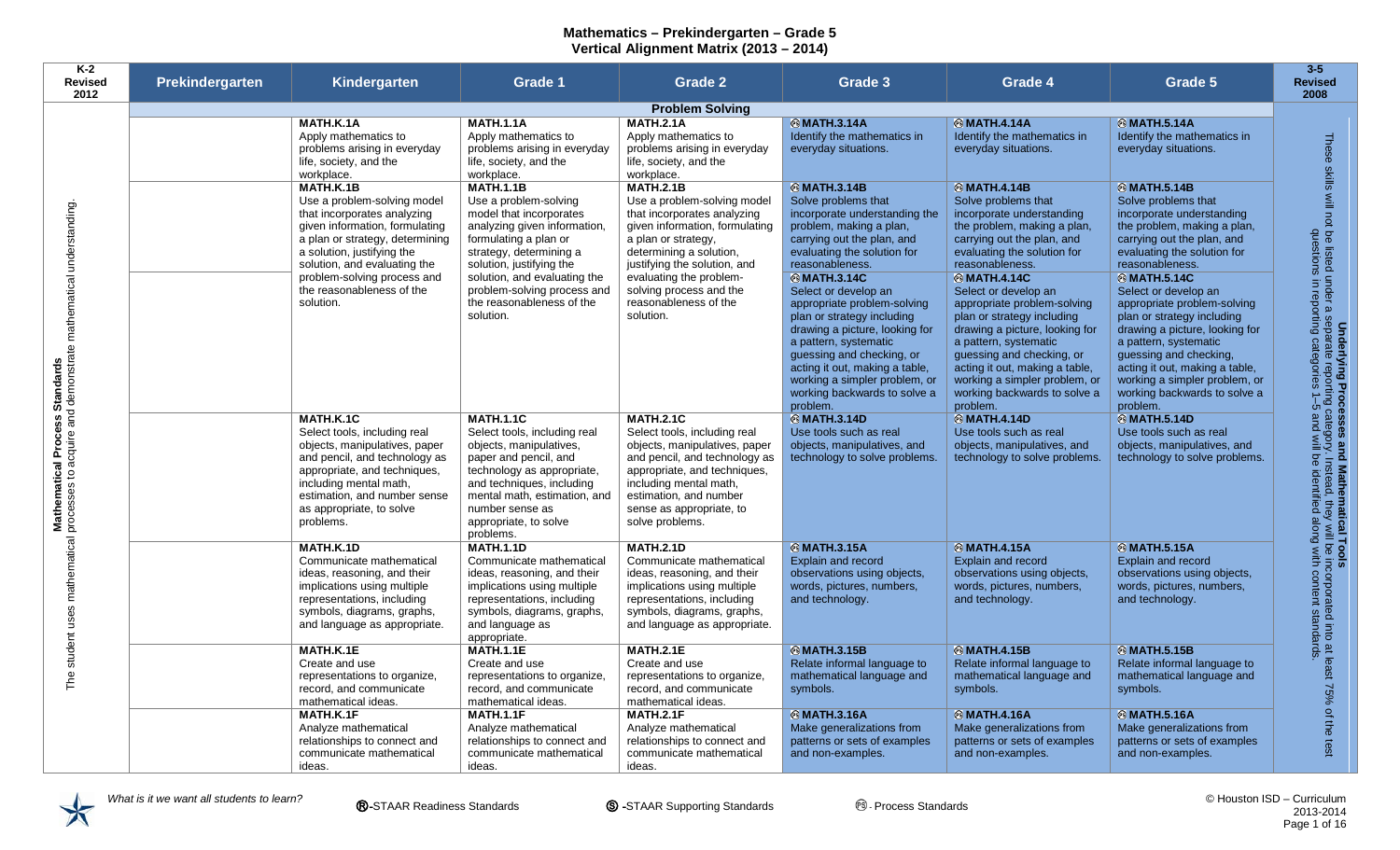| $K-2$<br>Revised<br>2012                                                                                                                                                                                                            | Prekindergarten                                                                                                                                                                                                                                                  | Kindergarten                                                                                                                                                                                                                                 | <b>Grade 1</b>                                                                                                                                                          | <b>Grade 2</b>                                                                                                                                                          | Grade 3                                                                                           | <b>Grade 4</b>                                                                                        | Grade 5                                                                                           | $3 - 5$<br><b>Revised</b><br>2008 |
|-------------------------------------------------------------------------------------------------------------------------------------------------------------------------------------------------------------------------------------|------------------------------------------------------------------------------------------------------------------------------------------------------------------------------------------------------------------------------------------------------------------|----------------------------------------------------------------------------------------------------------------------------------------------------------------------------------------------------------------------------------------------|-------------------------------------------------------------------------------------------------------------------------------------------------------------------------|-------------------------------------------------------------------------------------------------------------------------------------------------------------------------|---------------------------------------------------------------------------------------------------|-------------------------------------------------------------------------------------------------------|---------------------------------------------------------------------------------------------------|-----------------------------------|
|                                                                                                                                                                                                                                     |                                                                                                                                                                                                                                                                  |                                                                                                                                                                                                                                              |                                                                                                                                                                         | <b>Problem Solving Continued</b>                                                                                                                                        |                                                                                                   |                                                                                                       |                                                                                                   |                                   |
|                                                                                                                                                                                                                                     |                                                                                                                                                                                                                                                                  | MATH.K.1G<br>Display, explain, and justify<br>mathematical ideas and<br>arguments using precise<br>mathematical language in<br>written or oral communication.                                                                                | <b>MATH.1.1G</b><br>Display, explain, and justify<br>mathematical ideas and<br>arguments using precise<br>mathematical language in<br>written or oral<br>communication. | <b>MATH.2.1G</b><br>Display, explain, and justify<br>mathematical ideas and<br>arguments using precise<br>mathematical language in<br>written or oral<br>communication. | <b>@MATH.3.16B</b><br>Justify why an answer is<br>reasonable and explain the<br>solution process. | <b>&amp;MATH.4.16B</b><br>Justify why an answer is<br>reasonable and explain the<br>solution process. | <b>@MATH.5.16B</b><br>Justify why an answer is<br>reasonable and explain the<br>solution process. |                                   |
|                                                                                                                                                                                                                                     |                                                                                                                                                                                                                                                                  |                                                                                                                                                                                                                                              | <b>Numeracy and Number Sense</b>                                                                                                                                        |                                                                                                                                                                         |                                                                                                   |                                                                                                       |                                                                                                   |                                   |
|                                                                                                                                                                                                                                     | V.A.2.<br>Child uses words to rote<br>count from 1 to 30.<br>V.A.5.<br>Child counts up to 10 items,<br>and demonstrates that the<br>last count indicates how<br>many items were counted.<br>V.A.8.<br>Child verbally identifies,<br>without counting, the number | MATH.K.2A<br>Count forward and backward<br>to at least 20 with and without<br>objects.                                                                                                                                                       | See MATH.1.5A                                                                                                                                                           |                                                                                                                                                                         |                                                                                                   |                                                                                                       |                                                                                                   |                                   |
|                                                                                                                                                                                                                                     | of objects from 1 to 5.<br>See V.A.2 and V.A.5.<br>V.A.3.<br>Child counts 1-10 items, with<br>one count per item.<br>V.A.4.<br>Child demonstrates that the<br>order of the counting<br>sequence is always the<br>same, regardless of what is                     | MATH.K.2C<br>Count a set of objects up to at<br>least 20 and demonstrate that<br>the last number said tells the<br>number of objects in the set<br>regardless of their<br>arrangement or order.                                              |                                                                                                                                                                         |                                                                                                                                                                         |                                                                                                   |                                                                                                       |                                                                                                   |                                   |
| Number and Operations<br>The student applies mathematical process standards to represent and compare whole numbers, the<br>relative position and magnitude of whole numbers, and relationships within the numeration system related | counted.                                                                                                                                                                                                                                                         | MATH.K.2D<br>Recognize instantly the<br>quantity of a small group of<br>objects in organized and<br>random arrangements.<br>MATH.K.2F<br>Generate a number that is one<br>more than or one less than<br>another number up to at least<br>20. | <b>MATH.1.2A</b><br>Recognize instantly the<br>quantity of structured<br>arrangements.<br>See MATH.1.5C                                                                 | See MATH.2.7B                                                                                                                                                           |                                                                                                   |                                                                                                       |                                                                                                   |                                   |

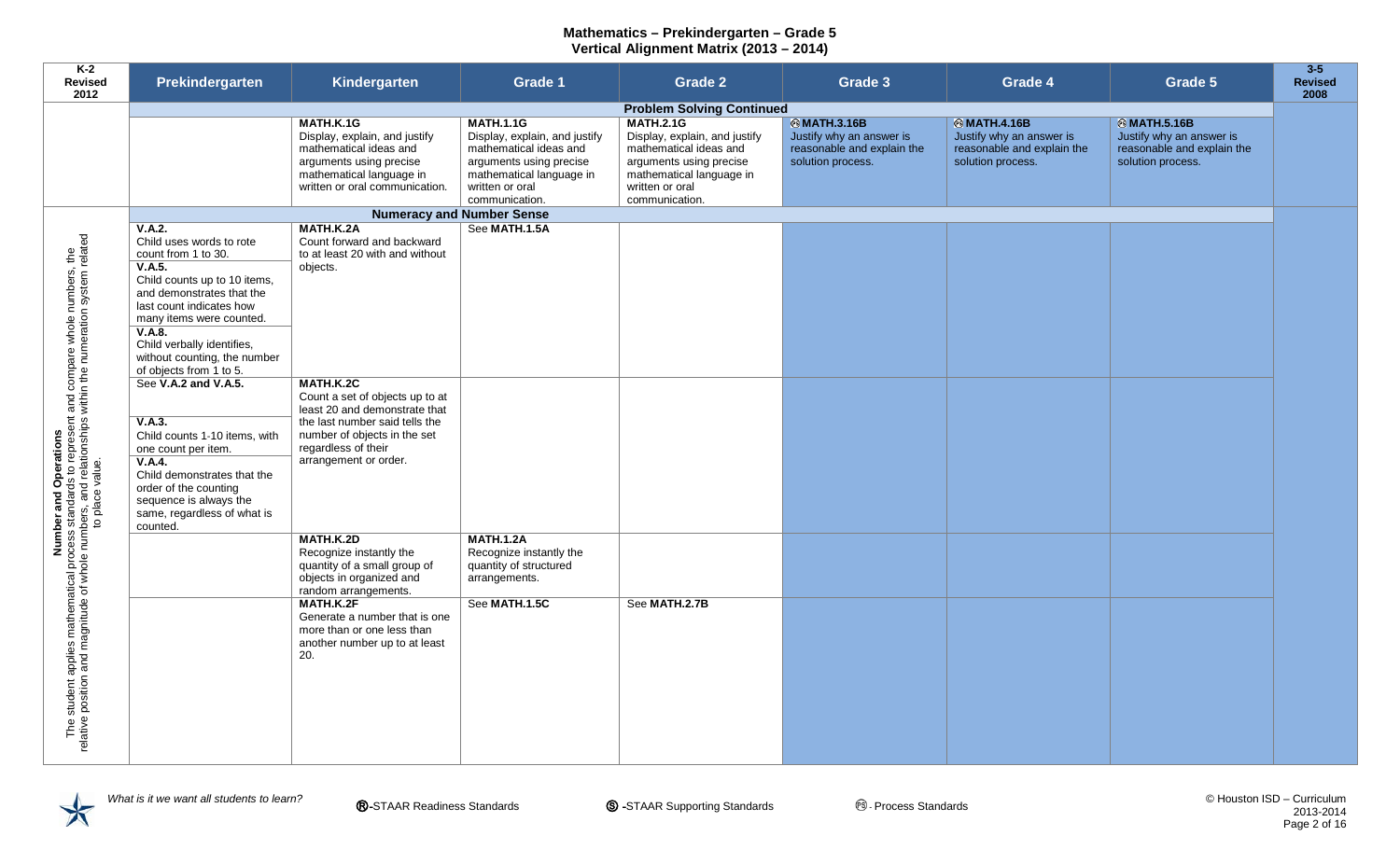| K-2<br><b>Revised</b><br>2012                                                                                                                                                                                                        | Prekindergarten                                                                                                                                                                                                                                                                                     | Kindergarten                                                                                                               | Grade 1                                                                                                                                                                                                                                            | <b>Grade 2</b>                                                                                                                                                                                    | Grade 3                                                                                                                                                                                     | Grade 4                                                                                                                                                                                   | Grade 5 | $3 - 5$<br><b>Revised</b><br>2008                                                                                                                                            |
|--------------------------------------------------------------------------------------------------------------------------------------------------------------------------------------------------------------------------------------|-----------------------------------------------------------------------------------------------------------------------------------------------------------------------------------------------------------------------------------------------------------------------------------------------------|----------------------------------------------------------------------------------------------------------------------------|----------------------------------------------------------------------------------------------------------------------------------------------------------------------------------------------------------------------------------------------------|---------------------------------------------------------------------------------------------------------------------------------------------------------------------------------------------------|---------------------------------------------------------------------------------------------------------------------------------------------------------------------------------------------|-------------------------------------------------------------------------------------------------------------------------------------------------------------------------------------------|---------|------------------------------------------------------------------------------------------------------------------------------------------------------------------------------|
|                                                                                                                                                                                                                                      |                                                                                                                                                                                                                                                                                                     | MATH.K.2I<br>Compose and Decompose<br>numbers up to 10 with objects<br>and pictures.                                       | <b>Compose and Decompose Numbers</b><br>See MATH.1.3C<br><b>MATH.1.2B</b><br>Use concrete and pictorial<br>models to compose and<br>decompose numbers up to<br>120 in more than one way as<br>so many hundreds, so many<br>tens, and so many ones. | <b>MATH.2.2A</b><br>Use concrete and pictorial<br>models to compose and<br>decompose numbers up<br>to1,200 in more than one way<br>as a sum of so many<br>thousands, hundreds, tens,<br>and ones. |                                                                                                                                                                                             |                                                                                                                                                                                           |         |                                                                                                                                                                              |
|                                                                                                                                                                                                                                      |                                                                                                                                                                                                                                                                                                     |                                                                                                                            |                                                                                                                                                                                                                                                    | <b>Place Value</b>                                                                                                                                                                                |                                                                                                                                                                                             |                                                                                                                                                                                           |         |                                                                                                                                                                              |
| Number and Operation interposation and Operations<br>The student applies mathematical process standards to represent and compare whole numbers, the relative position and<br>magnitude of whole numbers, and relationships within th | See V.A.3. and V.A.5.<br>V.A.6.<br>Child demonstrates<br>understanding that when<br>counting, the items can be<br>chosen in any order.<br>V.A.8.<br>Child verbally identifies,<br>without counting, the number<br>of objects from 1 to 5.<br>V.A.9.<br>Child recognizes one-digit<br>numerals, 0-9. | MATH.K.2B<br>Read, write, and represent<br>whole numbers from 0 to at<br>least 20 with and without<br>objects or pictures. | <b>MATH.1.2C</b><br>Use objects, pictures, and<br>expanded and standard<br>forms to represent numbers<br>up to 120.                                                                                                                                | <b>MATH.2.2B</b><br>Use standard, word, and<br>expanded forms to represent<br>numbers up to 1,200.                                                                                                | <b>SMATH.3.1A</b><br>Use place value to read, write<br>(in symbols and words), and<br>describe the value of whole<br>numbers through 999,999 in<br>standard, expanded, and<br>written forms | <b>SMATH.4.1A</b><br>Use place value to read (in<br>symbols and words), write,<br>compare, and order whole<br>numbers through<br>999,999,999 in standard,<br>expanded, and written forms. |         | Reporting Category 1 – Number, Operation, and Quantitative Reasoning<br>The student will demonstrate an understanding of numbers, operations, and<br>quantitative reasoning. |

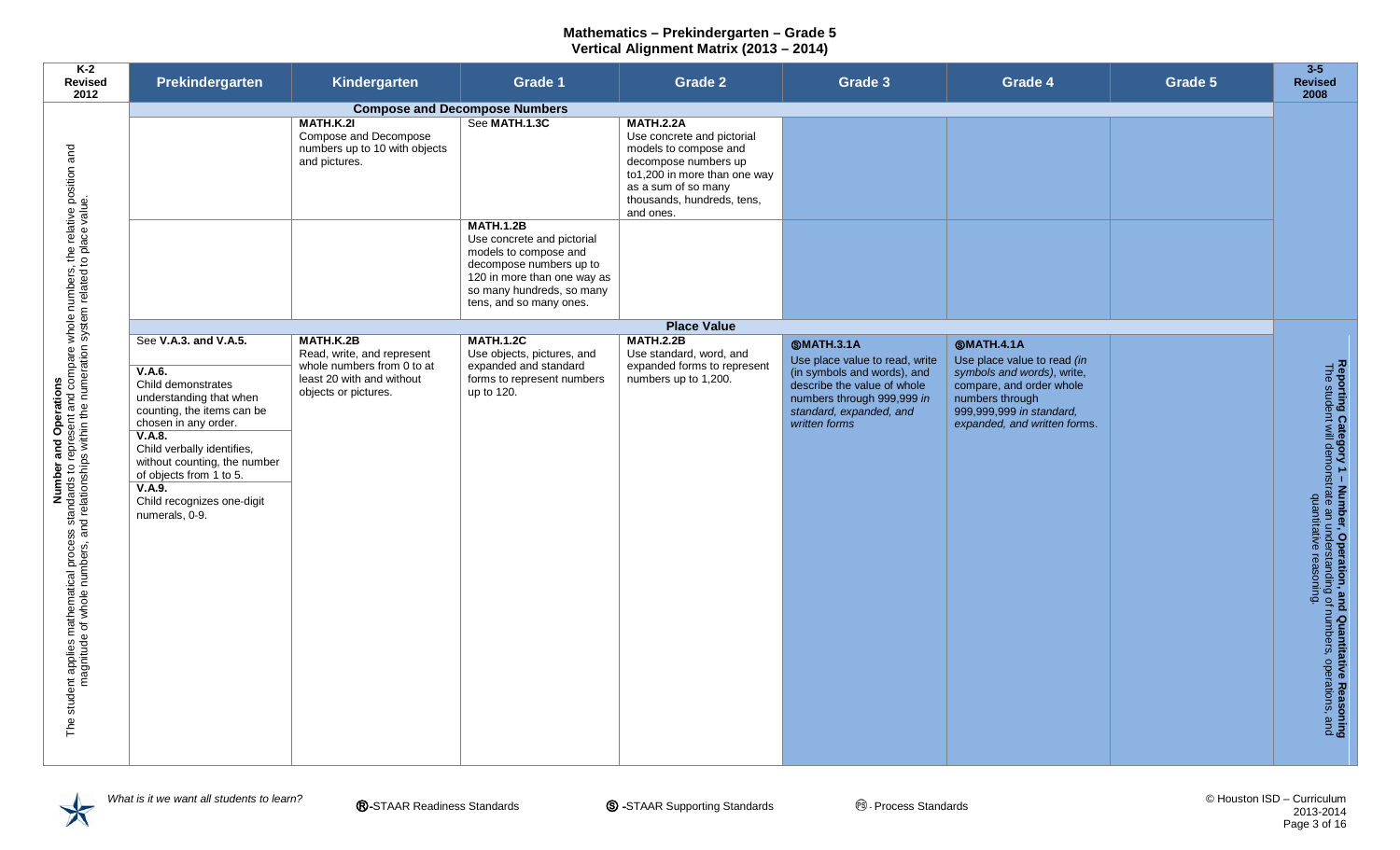| $K-2$<br><b>Revised</b><br>2012                                                                                                                                                                                                        | Prekindergarten                                                                  | Kindergarten                                                                                                                                                                | <b>Grade 1</b>                                                                                                                                                                                                                                              | <b>Grade 2</b>                                                                                                                       | Grade 3                                                                                                                                                                               | Grade 4                                                                                                                                                                                             | Grade 5                                                                                                                                                                                    | $3 - 5$<br><b>Revised</b><br>2008                                                                                                                                                  |
|----------------------------------------------------------------------------------------------------------------------------------------------------------------------------------------------------------------------------------------|----------------------------------------------------------------------------------|-----------------------------------------------------------------------------------------------------------------------------------------------------------------------------|-------------------------------------------------------------------------------------------------------------------------------------------------------------------------------------------------------------------------------------------------------------|--------------------------------------------------------------------------------------------------------------------------------------|---------------------------------------------------------------------------------------------------------------------------------------------------------------------------------------|-----------------------------------------------------------------------------------------------------------------------------------------------------------------------------------------------------|--------------------------------------------------------------------------------------------------------------------------------------------------------------------------------------------|------------------------------------------------------------------------------------------------------------------------------------------------------------------------------------|
|                                                                                                                                                                                                                                        |                                                                                  |                                                                                                                                                                             |                                                                                                                                                                                                                                                             | <b>Comparing and Ordering</b>                                                                                                        |                                                                                                                                                                                       |                                                                                                                                                                                                     |                                                                                                                                                                                            |                                                                                                                                                                                    |
|                                                                                                                                                                                                                                        | V.A.1.<br>Child knows that objects, or<br>parts of an object, can be<br>counted. | MATH.K.2E<br>Generate a set using concrete<br>and pictorial models that<br>represents a number that is<br>more than, less than, and<br>equal to a given number up to<br>20. | <b>MATH.1.2D</b><br>Generate a number that is<br>greater than or less than a<br>given whole number up to<br>120.                                                                                                                                            | <b>MATH.2.2C</b><br>Generate a number that is<br>greater than or less than a<br>given whole number up to<br>1,200.                   | <b>@MATH.3.1B</b><br>Use place value to compare<br>and order whole numbers<br>through 9,999 moving from<br>concrete models and pictorial<br>representations to the<br>symbolic level. | <b>@MATH.4.1B</b><br>Use place value to read (in<br>symbols and words), write,<br>compare, and order decimals<br>involving tenths and<br>hundredths, including money.<br>using concrete objects and | <b>@MATH.5.1B</b><br>Use place value to read,<br>write, compare, and order<br>decimals through the<br>thousandths place moving<br>from concrete models and<br>pictorial representations to | Reporting Category 1 – Number, Operation,<br>and Quantitative Reasoning<br>The student will demonstrate an<br>understanding of numbers, operations, and<br>quantitative reasoning. |
|                                                                                                                                                                                                                                        | See V.A.6.<br>See V.A.8.                                                         | <b>MATH.K.2G</b><br>Compare sets of objects up to<br>at least 20 in each set using<br>comparative language.<br>MATH.K.2H                                                    | <b>MATH.1.2E</b><br>Use place value to compare<br>whole numbers up to 120<br>using comparative language.<br><b>MATH.1.2F</b>                                                                                                                                | <b>MATH.2.2D</b><br>Use place value to compare<br>and order whole numbers up<br>to 1,200 using comparative<br>language, numbers, and |                                                                                                                                                                                       | pictorial models.                                                                                                                                                                                   | the symbolic level.                                                                                                                                                                        |                                                                                                                                                                                    |
| Number and Operations<br>The student applies mathematical process standards to represent and compare<br>whole numbers, the relative position and magnitude of whole numbers, and<br>relationships within the numeration system related |                                                                                  | Use comparative language to<br>describe two numbers up to 20<br>presented as written numerals.                                                                              | Order whole numbers up to<br>120 using place value and<br>open number lines.<br><b>MATH.1.2G</b><br>Represent the comparison of<br>two numbers to 100 using<br>the symbols $>$ , $<$ , or $=$ .                                                             | symbols $(>, <, or =).$                                                                                                              |                                                                                                                                                                                       |                                                                                                                                                                                                     |                                                                                                                                                                                            |                                                                                                                                                                                    |
|                                                                                                                                                                                                                                        |                                                                                  |                                                                                                                                                                             |                                                                                                                                                                                                                                                             |                                                                                                                                      | <b>Number Lines</b>                                                                                                                                                                   |                                                                                                                                                                                                     |                                                                                                                                                                                            |                                                                                                                                                                                    |
|                                                                                                                                                                                                                                        |                                                                                  |                                                                                                                                                                             |                                                                                                                                                                                                                                                             | <b>MATH.2.2E</b><br>Locate the position of a given<br>whole number on an open<br>number line.                                        | <b>@MATH.3.10</b><br>Locate and name points on a<br>number line using whole<br>numbers and fractions,<br>including halves and fourths.                                                | <b>@MATH.4.10</b><br>Locate and name points on a<br>number line using whole<br>numbers, fractions such as<br>halves and fourths, and                                                                |                                                                                                                                                                                            |                                                                                                                                                                                    |
|                                                                                                                                                                                                                                        |                                                                                  |                                                                                                                                                                             |                                                                                                                                                                                                                                                             | <b>MATH.2.2F</b><br>Name the whole number that<br>corresponds to a specific<br>point on a number line.                               |                                                                                                                                                                                       | decimals such as tenths.                                                                                                                                                                            |                                                                                                                                                                                            | Reporting Category 4 –<br>Measurement<br>The student will demonstrate<br>an understanding of the<br>concepts and uses of<br>measurement                                            |
|                                                                                                                                                                                                                                        |                                                                                  |                                                                                                                                                                             |                                                                                                                                                                                                                                                             | See MATH.2.9C                                                                                                                        |                                                                                                                                                                                       |                                                                                                                                                                                                     |                                                                                                                                                                                            |                                                                                                                                                                                    |
|                                                                                                                                                                                                                                        |                                                                                  |                                                                                                                                                                             |                                                                                                                                                                                                                                                             | <b>Numbers and Money</b>                                                                                                             |                                                                                                                                                                                       |                                                                                                                                                                                                     |                                                                                                                                                                                            |                                                                                                                                                                                    |
| Number and Operations<br>The student applies mathematical<br>process standards to identify coins, their<br>values, and the relationships among<br>them in order to recognize the need for<br>monetary transactions.                    |                                                                                  | MATH.K.4<br>Identify U.S. coins by name,<br>including pennies, nickels,<br>dimes, and quarters.                                                                             | <b>MATH.1.4A</b><br>Identify U.S. coins, including<br>pennies, nickels, dimes, and<br>quarters, by value and<br>describe the relationships<br>among them.<br><b>MATH.1.4B</b><br>Write a number with the cent<br>symbol to describe the value<br>of a coin. | <b>MATH.2.5B</b><br>Use the cent symbol, dollar<br>sign, and the decimal point to<br>name the value of a collection<br>of coins.     |                                                                                                                                                                                       |                                                                                                                                                                                                     |                                                                                                                                                                                            |                                                                                                                                                                                    |
|                                                                                                                                                                                                                                        |                                                                                  |                                                                                                                                                                             |                                                                                                                                                                                                                                                             |                                                                                                                                      |                                                                                                                                                                                       |                                                                                                                                                                                                     |                                                                                                                                                                                            |                                                                                                                                                                                    |

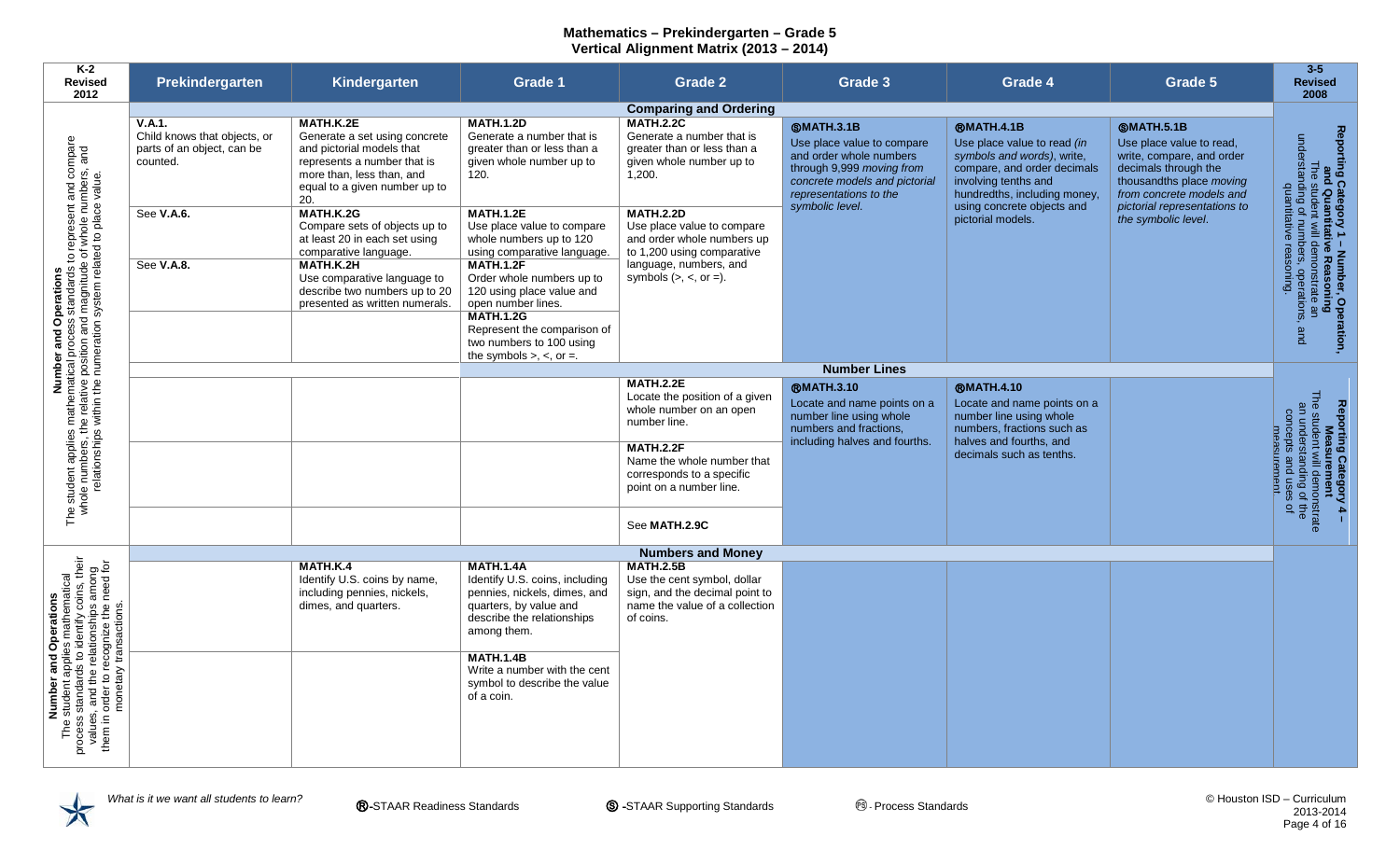| K-2<br><b>Revised</b><br>2012                                                                                                                                                              | Prekindergarten                                                                           | Kindergarten     | <b>Grade 1</b>                                                                                                                                                | <b>Grade 2</b>                                                                                                                                                              | Grade 3                                                                                                                                                                         | Grade 4                                                                                                | Grade 5                                                                                                                                                                                                                                                    | $3 - 5$<br><b>Revised</b><br>2008                                                                                                                                                |
|--------------------------------------------------------------------------------------------------------------------------------------------------------------------------------------------|-------------------------------------------------------------------------------------------|------------------|---------------------------------------------------------------------------------------------------------------------------------------------------------------|-----------------------------------------------------------------------------------------------------------------------------------------------------------------------------|---------------------------------------------------------------------------------------------------------------------------------------------------------------------------------|--------------------------------------------------------------------------------------------------------|------------------------------------------------------------------------------------------------------------------------------------------------------------------------------------------------------------------------------------------------------------|----------------------------------------------------------------------------------------------------------------------------------------------------------------------------------|
|                                                                                                                                                                                            |                                                                                           |                  |                                                                                                                                                               | <b>Numbers and Money Continued</b>                                                                                                                                          |                                                                                                                                                                                 |                                                                                                        |                                                                                                                                                                                                                                                            |                                                                                                                                                                                  |
| Number<br>and<br>Operations<br>(Money)                                                                                                                                                     |                                                                                           |                  | <b>MATH.1.4C</b><br>Use relationships to count by<br>twos, fives, and tens to<br>determine the value of a<br>collection of pennies,<br>nickels, and/or dimes. | <b>MATH.2.5A</b><br>Determine the value of a<br>collection of coins up to one<br>dollar.                                                                                    | <b>@MATH.3.1C</b><br>Determine the value of a<br>collection of coins and bills.                                                                                                 | See ®MATH.4.1B                                                                                         | See <b>SMATH.5.1B</b>                                                                                                                                                                                                                                      |                                                                                                                                                                                  |
|                                                                                                                                                                                            |                                                                                           | <b>Fractions</b> |                                                                                                                                                               |                                                                                                                                                                             |                                                                                                                                                                                 | <b>Constructing Fractions</b>                                                                          |                                                                                                                                                                                                                                                            |                                                                                                                                                                                  |
| Number and Operations<br>The student applies mathematical process standards to<br>recognize and represent fractional units and communicates how<br>they are used to name parts of a whole. | V.B.3.<br>Child uses informal strategies<br>to share or divide up to 10<br>items equally. |                  | See MATH.1.6G                                                                                                                                                 | <b>MATH.2.3A</b><br>Partition objects into equal<br>parts and name the parts,<br>including halves, fourths, and<br>eighths, using words.                                    | <b>MATH.3.2A</b><br>Construct concrete models of<br>fractions of whole objects or<br>sets of objects with<br>denominators of 12 or less<br>using a variety of<br>manipulatives. |                                                                                                        |                                                                                                                                                                                                                                                            |                                                                                                                                                                                  |
|                                                                                                                                                                                            |                                                                                           |                  | See MATH.1.6H                                                                                                                                                 | <b>MATH.2.3D</b><br>Identify examples and non-<br>examples of halves, fourths,<br>and eighths.                                                                              | <b>@MATH.3.2C</b><br>Use fraction names and<br>symbols to describe fractional<br>parts of whole objects or sets<br>of objects                                                   |                                                                                                        |                                                                                                                                                                                                                                                            |                                                                                                                                                                                  |
|                                                                                                                                                                                            |                                                                                           |                  |                                                                                                                                                               | <b>MATH.2.3B</b><br>Explain that the more<br>fractional parts used to make<br>a whole, the smaller the part;<br>and the fewer the fractional<br>parts, the larger the part. |                                                                                                                                                                                 |                                                                                                        |                                                                                                                                                                                                                                                            |                                                                                                                                                                                  |
|                                                                                                                                                                                            |                                                                                           |                  |                                                                                                                                                               | 2.3C<br>Use concrete models to count<br>fractional parts beyond one<br>whole using words and<br>recognize how many parts it<br>takes to equal one whole.                    |                                                                                                                                                                                 |                                                                                                        |                                                                                                                                                                                                                                                            |                                                                                                                                                                                  |
|                                                                                                                                                                                            |                                                                                           |                  |                                                                                                                                                               |                                                                                                                                                                             |                                                                                                                                                                                 | <b>Equivalent Fractions</b>                                                                            |                                                                                                                                                                                                                                                            |                                                                                                                                                                                  |
|                                                                                                                                                                                            |                                                                                           |                  |                                                                                                                                                               |                                                                                                                                                                             | <b>MATH.3.2D</b><br>Construct concrete models of<br>equivalent fractions for<br>fractional parts of whole<br>objects with a variety of<br>manipulatives.                        | <b>@MATH.4.2A</b><br>Use concrete objects and<br>pictorial models to generate<br>equivalent fractions. | <b>®MATH.5.2A</b><br>Generate a fraction<br>equivalent to a given fraction<br>such as 1/2 and 3/6 or 4/12<br>and 1/3 using various<br>strategies including concrete<br>objects, pictorial models, and<br>patterns to generalize a rule<br>for the process. | <b>Reporting Category 1 – Number, Operation, and Quantitative Reasoning<br/>The student will demonstrate an understanding of numbers, operations, and quantitative reasoning</b> |

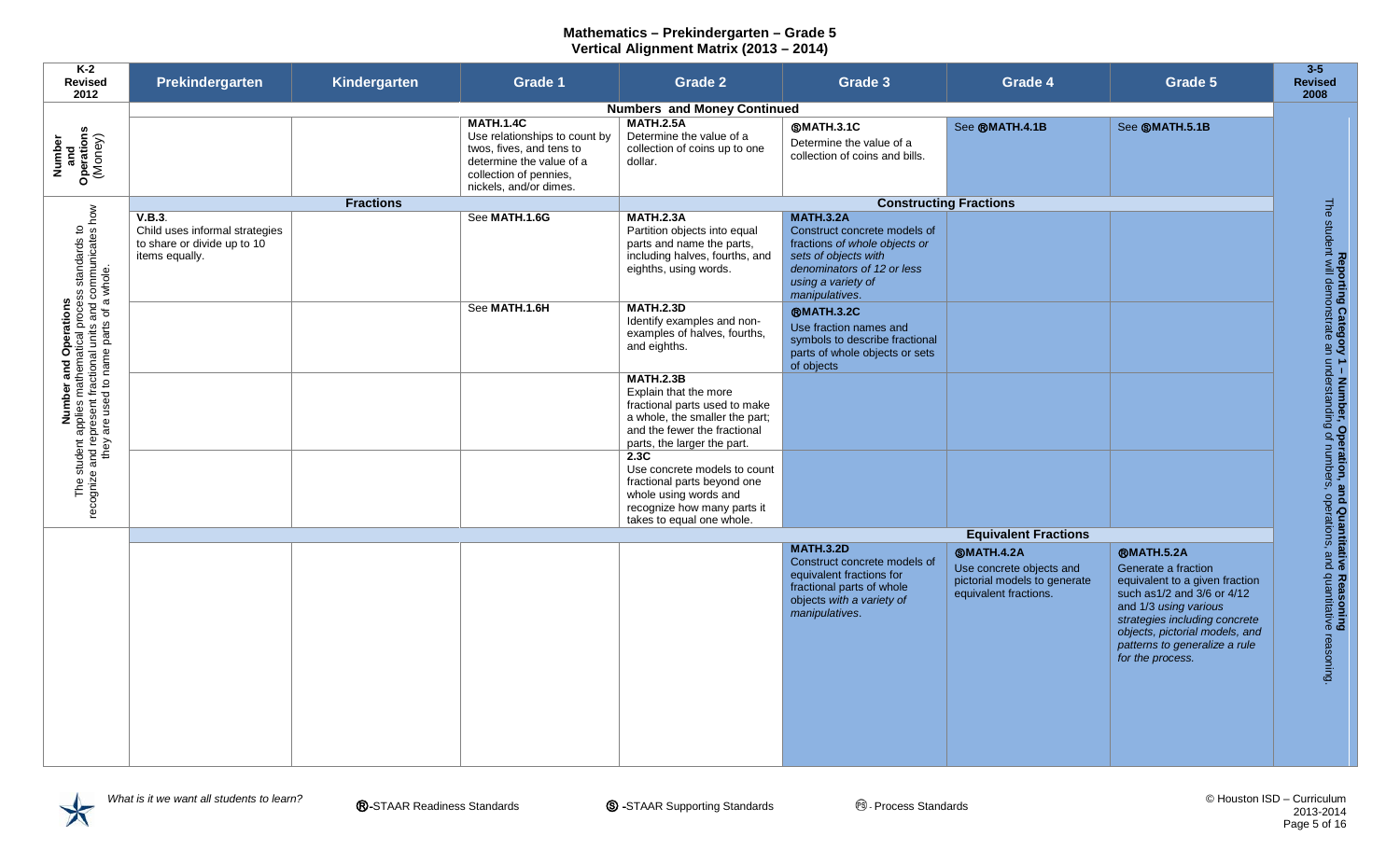| K-2<br><b>Revised</b><br>2012                              | Prekindergarten                                                                                                                                                                                                                  | Kindergarten                                                                                                                   | <b>Grade 1</b>                                                                                                                                          | <b>Grade 2</b>             | Grade 3                                                                                                                                 | Grade 4                                                                                                                                      | Grade 5                                                                                                                                                                                                                                                                                                       | $3 - 5$<br><b>Revised</b><br>2008                                                  |
|------------------------------------------------------------|----------------------------------------------------------------------------------------------------------------------------------------------------------------------------------------------------------------------------------|--------------------------------------------------------------------------------------------------------------------------------|---------------------------------------------------------------------------------------------------------------------------------------------------------|----------------------------|-----------------------------------------------------------------------------------------------------------------------------------------|----------------------------------------------------------------------------------------------------------------------------------------------|---------------------------------------------------------------------------------------------------------------------------------------------------------------------------------------------------------------------------------------------------------------------------------------------------------------|------------------------------------------------------------------------------------|
|                                                            |                                                                                                                                                                                                                                  |                                                                                                                                |                                                                                                                                                         |                            | <b>Comparing Fractions</b>                                                                                                              |                                                                                                                                              |                                                                                                                                                                                                                                                                                                               |                                                                                    |
|                                                            |                                                                                                                                                                                                                                  |                                                                                                                                |                                                                                                                                                         |                            | <b>MATH.3.2B</b><br>Compare fractional parts of<br>whole objects or sets of<br>objects in a problem situation<br>using concrete models. | <b>@MATH.4.2C</b><br>Compare and order fractions<br>using concrete objects and<br>pictorial models for whole<br>objects and sets of objects. | ®MATH.5.2C<br>Compare two fractional<br>quantities in problem-solving<br>situations using a variety of<br>methods, including common<br>denominators, concrete or<br>pictorial models, and<br>benchmark fractions.                                                                                             |                                                                                    |
|                                                            |                                                                                                                                                                                                                                  |                                                                                                                                |                                                                                                                                                         |                            | See MATH.3.2A, ®3.2C                                                                                                                    | <b>@MATH.4.2B</b><br>Model fraction quantities<br>greater than one using<br>concrete objects and pictorial<br>models, and record the value.  | <b>@MATH.5.2B</b><br>Generate a mixed number<br>equivalent to a given<br>improper fraction or generate<br>an improper fraction<br>equivalent to a given mixed<br>number using various<br>strategies including concrete<br>objects, pictorial models, and<br>patterns to generalize a rule<br>for the process. | Reporting Category<br>The student will demonstrate an                              |
|                                                            |                                                                                                                                                                                                                                  |                                                                                                                                |                                                                                                                                                         |                            | <b>Fractions to Decimals</b>                                                                                                            |                                                                                                                                              |                                                                                                                                                                                                                                                                                                               |                                                                                    |
|                                                            |                                                                                                                                                                                                                                  |                                                                                                                                |                                                                                                                                                         |                            | See <b>@MATH.3.1C</b>                                                                                                                   | <b>@MATH.4.2D</b><br>Relate decimals to fractions<br>that name tenths and<br>hundredths using concrete<br>objects and pictorial models.      | <b>@MATH.5.2D</b><br>Use models to relate<br>decimals to fractions that<br>name tenths, hundredths,<br>and thousandths with models<br>such as base-ten blocks.<br>fraction bars, and paper<br>grids.                                                                                                          | 1 – Number, Operation, a<br>understanding of numbers,                              |
|                                                            |                                                                                                                                                                                                                                  |                                                                                                                                |                                                                                                                                                         | <b>Modeling Operations</b> |                                                                                                                                         |                                                                                                                                              |                                                                                                                                                                                                                                                                                                               |                                                                                    |
| <b>Number and Operations</b><br>(Addition and Subtraction) | V.B.1.<br>Child uses concrete models<br>or makes a verbal word<br>problem for adding up to 5<br>objects.<br>V.B.2.<br>Child uses concrete models<br>or makes a verbal word<br>problem for subtracting 1-5<br>objects from a set. | MATH.K.3A<br>Model the action of joining to<br>represent addition and the<br>action of separating to<br>represent subtraction. | <b>MATH.1.3A</b><br>Use concrete and pictorial<br>models to determine the<br>sum of a multiple of 10 and a<br>one-digit number in<br>problems up to 99. | See MATH.2.7C              | <b>@MATH.3.3A</b><br>Model addition and<br>subtraction using pictures,<br>words, and numbers.                                           | <b>SMATH.4.3B</b><br>Add and subtract decimals to<br>the hundredths place using<br>concrete objects and pictorial<br>models.                 | <b>@MATH.5.3E</b><br>Model situations using<br>addition and/or subtraction<br>involving fractions with like<br>denominators using concrete<br>objects, pictures, words, and<br>numbers.                                                                                                                       | nd Quantitative<br>operations, and<br>e Reasoning<br>I quantitative ।<br>reasoning |

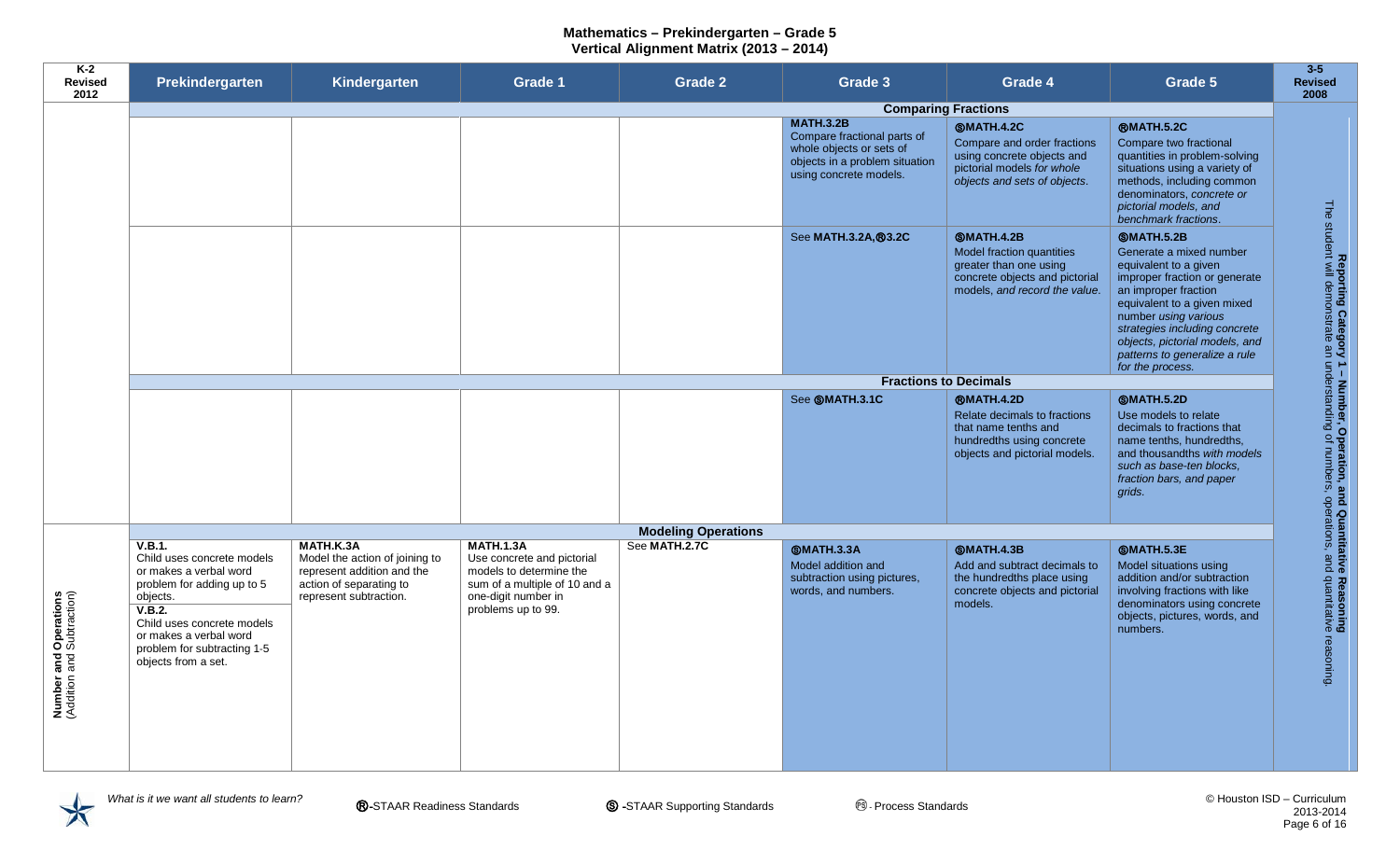| K-2<br><b>Revised</b><br>2012                                                                                                                                                                                                  | Prekindergarten       | Kindergarten  | <b>Grade 1</b>                                                                                                                                                                                                                                                                                                                                                                         | <b>Grade 2</b>                                                                                                                                                                                                | Grade 3                                                                                                                                                                              | Grade 4                                                                                                                             | Grade 5                                                                                                                                          | $3-5$<br><b>Revised</b><br>2008                                                                                                                            |
|--------------------------------------------------------------------------------------------------------------------------------------------------------------------------------------------------------------------------------|-----------------------|---------------|----------------------------------------------------------------------------------------------------------------------------------------------------------------------------------------------------------------------------------------------------------------------------------------------------------------------------------------------------------------------------------------|---------------------------------------------------------------------------------------------------------------------------------------------------------------------------------------------------------------|--------------------------------------------------------------------------------------------------------------------------------------------------------------------------------------|-------------------------------------------------------------------------------------------------------------------------------------|--------------------------------------------------------------------------------------------------------------------------------------------------|------------------------------------------------------------------------------------------------------------------------------------------------------------|
|                                                                                                                                                                                                                                |                       |               |                                                                                                                                                                                                                                                                                                                                                                                        | <b>Modeling Operations Continued</b>                                                                                                                                                                          |                                                                                                                                                                                      |                                                                                                                                     |                                                                                                                                                  |                                                                                                                                                            |
| Number and Operations<br>The student applies<br>mathematical process<br>standards to develop and use<br>strategies for whole number<br>addition and subtraction.                                                               | (See V.B.1 and V.B.2) | See MATH.K.3A | <b>MATH.1.3B</b><br>Use objects and pictorial<br>models to solve word<br>problems involving joining,<br>separating, and comparing<br>sets within 20 and unknowns<br>as any one of the terms in<br>the problem such as $2 + 4 =$<br>$[$ $]; 3 + [$ $] = 7$ ; and $5 = [$ $] - 3$ .<br><b>MATH.1.3 C</b><br>Compose 10 with two or<br>more addends with and<br>without concrete objects. |                                                                                                                                                                                                               |                                                                                                                                                                                      |                                                                                                                                     |                                                                                                                                                  | <b>The</b>                                                                                                                                                 |
|                                                                                                                                                                                                                                |                       |               | See MATH.1.5B                                                                                                                                                                                                                                                                                                                                                                          | MATH.2.6A Model, create.<br>and describe contextual<br>multiplication situations in<br>which equivalent sets of<br>concrete objects are joined.                                                               |                                                                                                                                                                                      | <b>SMATH.4.4A</b><br>Model factors and products<br>using arrays and area<br>models.                                                 | <b>@MATH.5.3D</b><br>Identify common factors of a<br>set of whole numbers using a<br>variety of strategies and<br>manipulatives.                 |                                                                                                                                                            |
| <b>Number and Operations</b><br>The student applies mathematical process<br>standards to connect repeated addition and<br>subtraction to multiplication and division<br>situations that involve equal groupings and<br>shares. |                       |               |                                                                                                                                                                                                                                                                                                                                                                                        |                                                                                                                                                                                                               |                                                                                                                                                                                      |                                                                                                                                     | <b>SMATH.5.5B</b><br>Identify prime and composite<br>numbers using concrete<br>objects, pictorial models, and<br>patterns in factor pairs.       |                                                                                                                                                            |
|                                                                                                                                                                                                                                |                       |               |                                                                                                                                                                                                                                                                                                                                                                                        | <b>MATH.2.6B</b><br>Model, create, and describe<br>contextual division situations<br>in which a set of concrete<br>objects is separated into<br>equivalent sets.                                              | <b>®MATH.3.4C</b><br>Use models to solve division<br>problems and use number<br>sentences to record the<br>solutions for contexts<br>involving sharing equally and<br>measuring out. | <b>@MATH.4.4B</b><br>Represent multiplication and<br>division situations in picture,<br>word, and number form.                      | See ®MATH.5.3B ®5.3C                                                                                                                             | Reporting Category 1 – Number, Operation, and Quantitative Reasoning<br>student will demonstrate an understanding of numbers, operations, and quantitative |
|                                                                                                                                                                                                                                |                       |               |                                                                                                                                                                                                                                                                                                                                                                                        | <b>Recall and Apply</b>                                                                                                                                                                                       |                                                                                                                                                                                      |                                                                                                                                     |                                                                                                                                                  |                                                                                                                                                            |
|                                                                                                                                                                                                                                |                       |               | <b>MATH.1.3D</b><br>Apply basic fact strategies to<br>add and subtract within 20,<br>including making 10 and<br>decomposing a number<br>leading to a 10.                                                                                                                                                                                                                               | <b>MATH.2.4A</b><br>Recall basic facts to add and<br>subtract within 20 with<br>automaticity.                                                                                                                 | <b>SMATH.3.4A</b><br>Learn and apply multiplication<br>facts through 12 by 12 using<br>concrete models and objects<br>(array/area and grouping<br>models).                           | <b>SMATH.4.4C</b><br>Recall and apply<br>multiplication facts through 12<br>x 12.                                                   | (See @MATH.5.3B)                                                                                                                                 |                                                                                                                                                            |
|                                                                                                                                                                                                                                |                       |               |                                                                                                                                                                                                                                                                                                                                                                                        | Solving Problems with Addition, Subtraction, Multiplication, and Division                                                                                                                                     |                                                                                                                                                                                      |                                                                                                                                     |                                                                                                                                                  |                                                                                                                                                            |
| Number and Operations<br>The student applies mathematical process<br>standards to develop and use strategies<br>for whole number addition and subtraction<br>computations in order to solve problems.                          | (See V.B.1 and V.B.2) |               |                                                                                                                                                                                                                                                                                                                                                                                        | <b>MATH.2.4B</b><br>Add up to four two-digit<br>numbers and subtract two-<br>digit numbers using mental<br>strategies and algorithms<br>based on knowledge of place<br>value and properties of<br>operations. | <b>®MATH.3.3B</b><br>Select addition or subtraction<br>and use the operation to<br>solve problems involving<br>whole numbers through 999<br>using a variety of strategies.           | <b>SMATH.4.3A</b><br>Use addition and subtraction<br>to solve problems involving<br>whole numbers using a<br>variety of strategies. | <b>®MATH.5.3A</b><br>Use addition and subtraction<br>to solve problems involving<br>whole numbers and decimals<br>using a variety of strategies. | reasoning                                                                                                                                                  |

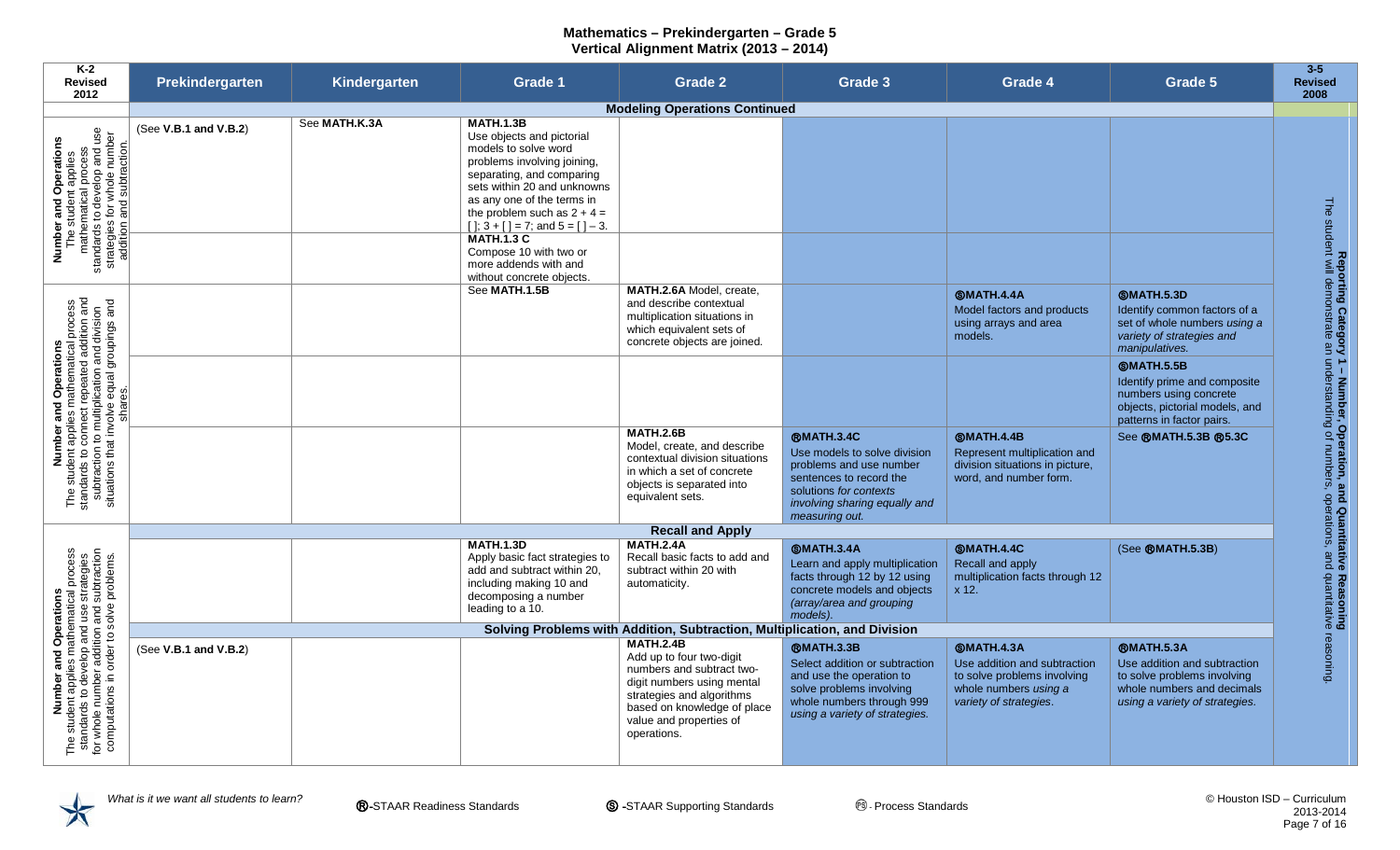| K-2<br><b>Revised</b><br>2012                                                                                                                                                                                                           | Prekindergarten       | Kindergarten                                                                                                                                                                                  | Grade 1                                                                                                                                                                             | <b>Grade 2</b>                                                                                                                                                                                           | Grade 3                                                                                                 | Grade 4                                                                                                                                                                                                                                         | Grade 5                                                                                                                                                                                                                                                                                                                                          | $3 - 5$<br><b>Revised</b><br>2008                                                                                                                                           |
|-----------------------------------------------------------------------------------------------------------------------------------------------------------------------------------------------------------------------------------------|-----------------------|-----------------------------------------------------------------------------------------------------------------------------------------------------------------------------------------------|-------------------------------------------------------------------------------------------------------------------------------------------------------------------------------------|----------------------------------------------------------------------------------------------------------------------------------------------------------------------------------------------------------|---------------------------------------------------------------------------------------------------------|-------------------------------------------------------------------------------------------------------------------------------------------------------------------------------------------------------------------------------------------------|--------------------------------------------------------------------------------------------------------------------------------------------------------------------------------------------------------------------------------------------------------------------------------------------------------------------------------------------------|-----------------------------------------------------------------------------------------------------------------------------------------------------------------------------|
|                                                                                                                                                                                                                                         |                       |                                                                                                                                                                                               |                                                                                                                                                                                     |                                                                                                                                                                                                          | Solving Problems with Addition, Subtraction, Multiplication, and Division Continued                     |                                                                                                                                                                                                                                                 |                                                                                                                                                                                                                                                                                                                                                  |                                                                                                                                                                             |
|                                                                                                                                                                                                                                         | (See V.B.1 and V.B.2) | MATH.K.3B<br>Solve word problems using<br>objects and drawings to find<br>sums up to 10 and differences<br>within 10.                                                                         | <b>MATH.1.3F</b><br>Generate and solve problem<br>situations when given a<br>number sentence involving<br>addition or subtraction of<br>numbers within 20.                          | <b>MATH.2.4C</b><br>Solve one-step and multi-step<br>word problems involving<br>addition and subtraction<br>within 1,000 using a variety of<br>strategies based on place<br>value, including algorithms. | (See ®MATH.3.3B)                                                                                        | (See <b>@MATH.4.3A)</b>                                                                                                                                                                                                                         | (See ®MATH.5.3A)                                                                                                                                                                                                                                                                                                                                 |                                                                                                                                                                             |
| Number and Operations<br>The student applies mathematical process standards<br>to develop and use strategies for whole number<br>addition and subtraction computations in order to<br>addition and subtraction computations in order to |                       |                                                                                                                                                                                               |                                                                                                                                                                                     | <b>MATH.2.4D</b><br>Generate and solve problem<br>situations for a given<br>mathematical number<br>sentence involving addition<br>and subtraction of whole<br>numbers within 1,000.                      |                                                                                                         |                                                                                                                                                                                                                                                 |                                                                                                                                                                                                                                                                                                                                                  |                                                                                                                                                                             |
|                                                                                                                                                                                                                                         |                       | MATH.K.3C<br>Explain the strategies used to<br>solve problems involving<br>adding and subtracting within<br>10 using spoken words,<br>concrete and pictorial models,<br>and number sentences. | <b>MATH.1.3E</b><br>Explain strategies used to<br>solve addition and<br>subtraction problems up to<br>20 using spoken words,<br>objects, pictorial models,<br>and number sentences. |                                                                                                                                                                                                          |                                                                                                         |                                                                                                                                                                                                                                                 |                                                                                                                                                                                                                                                                                                                                                  |                                                                                                                                                                             |
|                                                                                                                                                                                                                                         |                       |                                                                                                                                                                                               |                                                                                                                                                                                     | See MATH.2.6A                                                                                                                                                                                            | <b>@MATH.3.4B</b><br>Solve and record<br>multiplication problems (up to<br>two digits times one digit). | <b>®MATH.4.4D</b><br>Use multiplication to solve<br>problems (no more than two<br>digits times two digits without<br>technology) applying<br>array/area models to<br>multiplication algorithms.                                                 | <b>@MATH.5.3B</b><br>Use multiplication to solve<br>problems involving whole<br>numbers (no more than<br>three-digits times two-digits<br>without technology) applying<br>array/area models to<br>multiplication algorithms.                                                                                                                     |                                                                                                                                                                             |
|                                                                                                                                                                                                                                         |                       |                                                                                                                                                                                               |                                                                                                                                                                                     | See MATH.2.6B                                                                                                                                                                                            | See MATH.3.4C                                                                                           | <b>®MATH.4.4E</b><br>Use division to solve<br>problems (no more than one-<br>digit divisors and three-digit<br>dividends without technology)<br>for sharing equally and<br>measuring out contexts<br>applying models to division<br>algorithms. | <b>®MATH.5.3C</b><br>Use division to solve<br>problems involving whole<br>numbers (no more than two-<br>digit divisors and three-digit<br>dividends without<br>technology), including<br>interpreting the remainder<br>within a given context for<br>sharing equally and<br>measuring out contexts<br>applying models to division<br>algorithms. | Reporting Category 1 - Number, Operation, and Quantitative Reasoning<br>The student will demonstrate an understanding of numbers, operations, and quantitative<br>reasoning |
|                                                                                                                                                                                                                                         |                       |                                                                                                                                                                                               |                                                                                                                                                                                     |                                                                                                                                                                                                          |                                                                                                         |                                                                                                                                                                                                                                                 |                                                                                                                                                                                                                                                                                                                                                  |                                                                                                                                                                             |

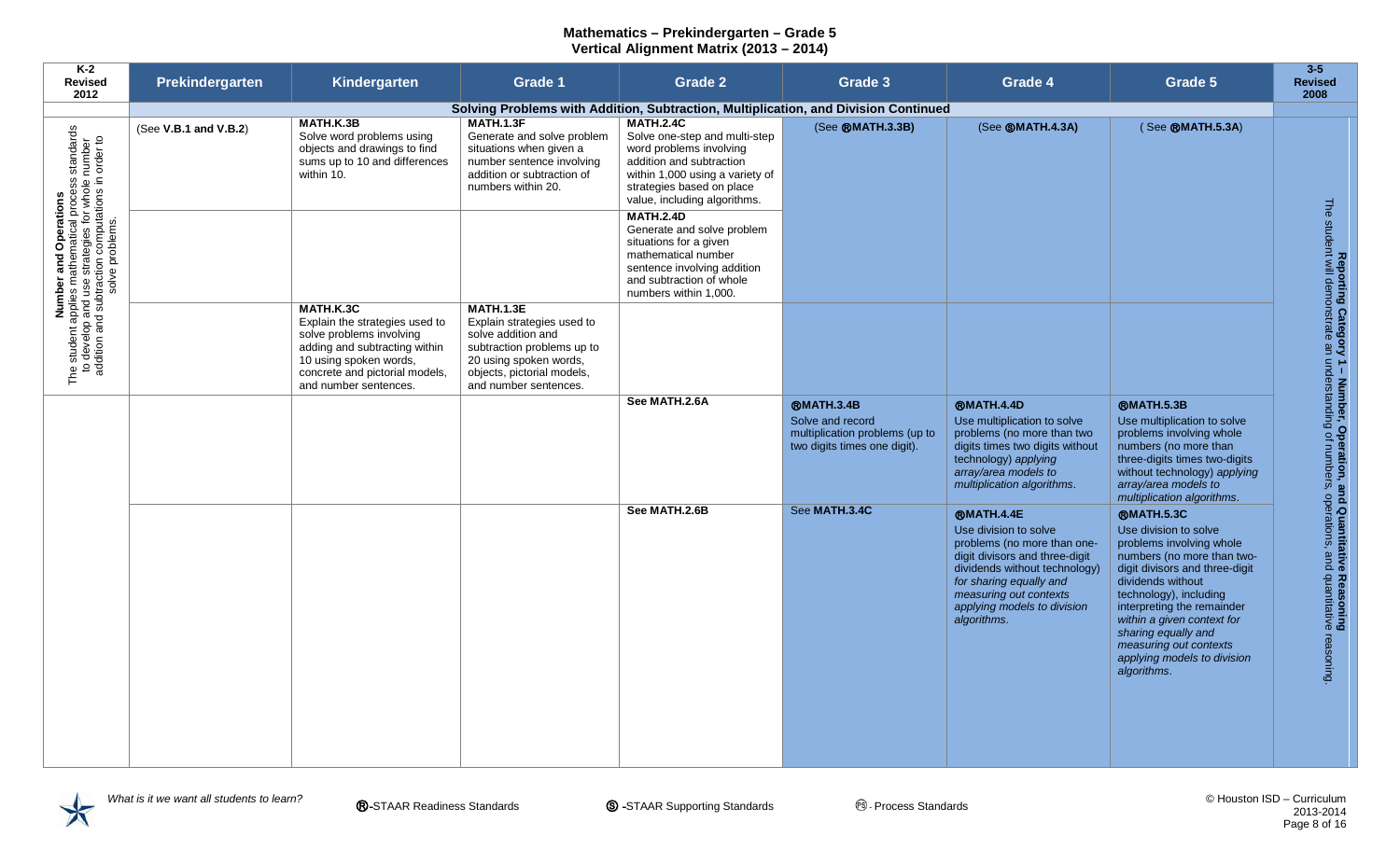| K-2<br><b>Revised</b><br>2012                                                                                                                                                                          | Prekindergarten       | Kindergarten                                                                                             | <b>Grade 1</b>                                                                                                                                                                       | <b>Grade 2</b>                                                                                                                                              | Grade 3                                                                                                                                               | Grade 4                                                                                                                                                  | Grade 5                                                                                                                                                                              | $3 - 5$<br><b>Revised</b><br>2008                                       |
|--------------------------------------------------------------------------------------------------------------------------------------------------------------------------------------------------------|-----------------------|----------------------------------------------------------------------------------------------------------|--------------------------------------------------------------------------------------------------------------------------------------------------------------------------------------|-------------------------------------------------------------------------------------------------------------------------------------------------------------|-------------------------------------------------------------------------------------------------------------------------------------------------------|----------------------------------------------------------------------------------------------------------------------------------------------------------|--------------------------------------------------------------------------------------------------------------------------------------------------------------------------------------|-------------------------------------------------------------------------|
|                                                                                                                                                                                                        |                       |                                                                                                          |                                                                                                                                                                                      |                                                                                                                                                             |                                                                                                                                                       | <b>Estimation</b>                                                                                                                                        |                                                                                                                                                                                      |                                                                         |
|                                                                                                                                                                                                        |                       |                                                                                                          |                                                                                                                                                                                      |                                                                                                                                                             | <b>@MATH.3.5A</b><br>Round whole numbers to the<br>nearest ten or hundred to<br>approximate reasonable<br>results in problem situations.              | <b>SMATH.4.5A</b><br>Round whole numbers to the<br>nearest ten, hundred, or<br>thousand to approximate<br>reasonable results in problem<br>situations.   | <b>SMATH.5.4A</b><br>Use strategies, including<br>rounding and compatible<br>numbers to estimate<br>solutions to addition,<br>subtraction, multiplication,<br>and division problems. |                                                                         |
|                                                                                                                                                                                                        |                       |                                                                                                          |                                                                                                                                                                                      |                                                                                                                                                             | <b>SMATH.3.5B</b><br>Use strategies including<br>rounding and compatible<br>numbers to estimate solutions<br>to addition and subtraction<br>problems. | <b>SMATH.4.5B</b><br>Use strategies including<br>rounding and compatible<br>numbers to estimate<br>solutions to multiplication and<br>division problems. |                                                                                                                                                                                      | Reporting Category 1 – Number,<br>Operation, and Quantitative Reasoning |
|                                                                                                                                                                                                        |                       |                                                                                                          |                                                                                                                                                                                      | <b>Patterns and Generalizations</b>                                                                                                                         |                                                                                                                                                       |                                                                                                                                                          |                                                                                                                                                                                      |                                                                         |
|                                                                                                                                                                                                        | (See V.A.2)           | MATH.K.5<br>Recite numbers up to at least<br>100 by ones and tens<br>beginning with any given<br>number. | <b>MATH.1.5A</b><br>Recite numbers forward and<br>backward from any given<br>number between 1 and 120.                                                                               |                                                                                                                                                             |                                                                                                                                                       |                                                                                                                                                          |                                                                                                                                                                                      |                                                                         |
|                                                                                                                                                                                                        |                       |                                                                                                          | <b>MATH.1.5C</b><br>Use relationships to<br>determine the number that is<br>10 more and 10 less than a<br>given number up to 120.                                                    | <b>MATH.2.7B</b><br>Use an understanding of<br>place value to determine the<br>number that is 10 or 100<br>more or less than a given<br>number up to 1,200. |                                                                                                                                                       |                                                                                                                                                          |                                                                                                                                                                                      |                                                                         |
|                                                                                                                                                                                                        | (See V.B.1 and V.B.2) |                                                                                                          | <b>MATH.1.5D</b><br>Represent word problems<br>involving addition and<br>subtraction of whole<br>numbers up to 20 using<br>concrete and pictorial<br>models and number<br>sentences. | <b>MATH.2.7C</b><br>Represent and solve addition<br>and subtraction word<br>problems where unknowns<br>may be any one of the terms<br>in the problem.       |                                                                                                                                                       |                                                                                                                                                          |                                                                                                                                                                                      |                                                                         |
| Algebraic Reasoning<br>The student applies mathematical process standards to indentify and apply<br>number patterns within properties of numbers and operations in order to<br>describe relationships. |                       |                                                                                                          | <b>MATH.1.5E</b><br>Understand that the equal<br>sign represents a<br>relationship where<br>expressions on each side of<br>the equal sign represent the<br>same value(s).            |                                                                                                                                                             |                                                                                                                                                       |                                                                                                                                                          |                                                                                                                                                                                      |                                                                         |
|                                                                                                                                                                                                        |                       |                                                                                                          |                                                                                                                                                                                      |                                                                                                                                                             |                                                                                                                                                       |                                                                                                                                                          |                                                                                                                                                                                      |                                                                         |

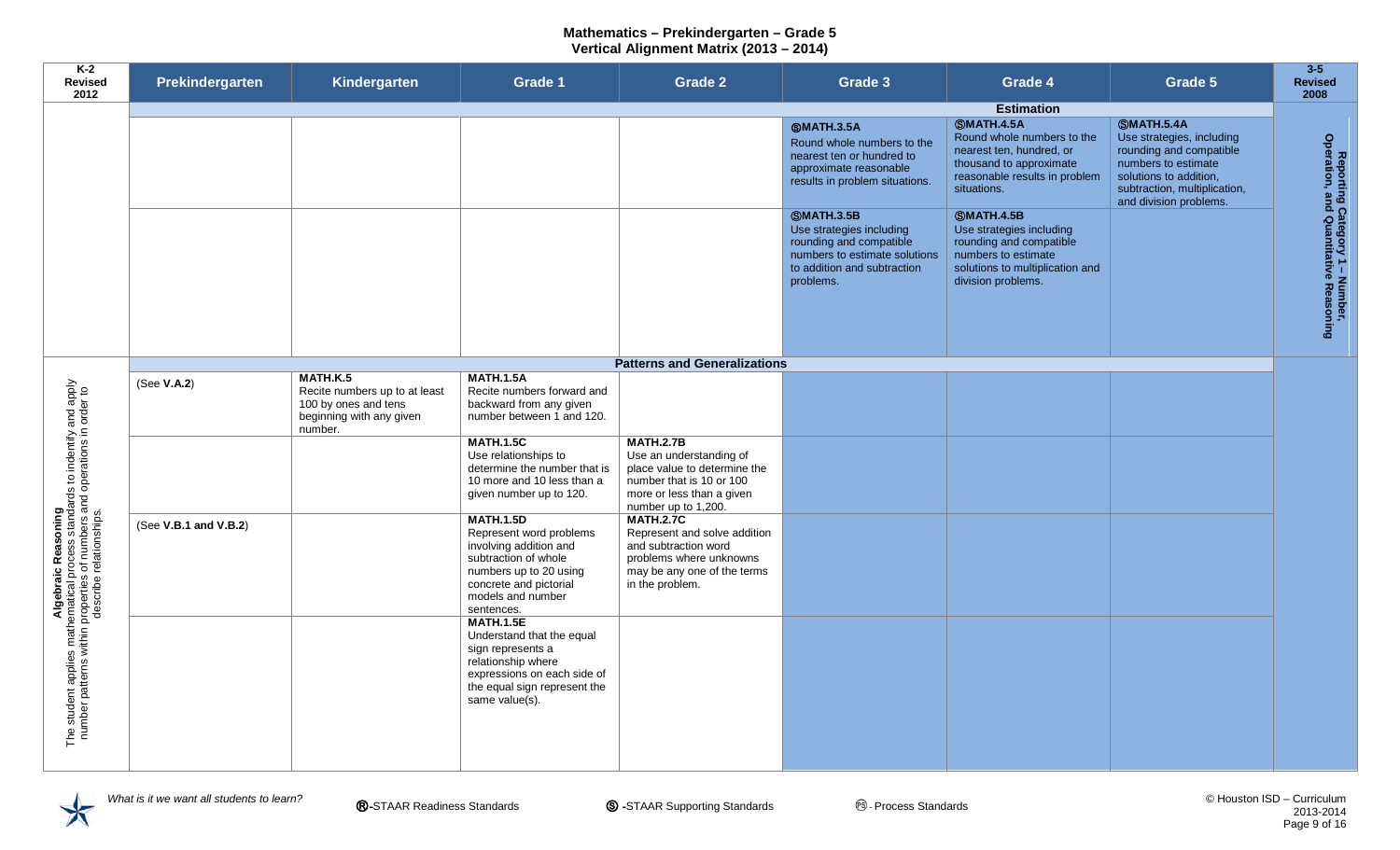| Prekindergarten                           | Kindergarten | <b>Grade 1</b>                                                                                                                                                                                                                                                                           | Grade 2                                                                                                                                                                                                                                                                        | Grade 3                                                                                                                                                                                                                                                                                                          | Grade 4                                                                                                                                                                                                              | Grade 5                                                                                                                                                                                                                                       | $3-5$<br><b>Revised</b><br>2008                                                                                                                                                  |
|-------------------------------------------|--------------|------------------------------------------------------------------------------------------------------------------------------------------------------------------------------------------------------------------------------------------------------------------------------------------|--------------------------------------------------------------------------------------------------------------------------------------------------------------------------------------------------------------------------------------------------------------------------------|------------------------------------------------------------------------------------------------------------------------------------------------------------------------------------------------------------------------------------------------------------------------------------------------------------------|----------------------------------------------------------------------------------------------------------------------------------------------------------------------------------------------------------------------|-----------------------------------------------------------------------------------------------------------------------------------------------------------------------------------------------------------------------------------------------|----------------------------------------------------------------------------------------------------------------------------------------------------------------------------------|
|                                           |              |                                                                                                                                                                                                                                                                                          |                                                                                                                                                                                                                                                                                |                                                                                                                                                                                                                                                                                                                  |                                                                                                                                                                                                                      |                                                                                                                                                                                                                                               |                                                                                                                                                                                  |
|                                           |              | <b>MATH.1.5F</b><br>Determine the unknown<br>whole number in an addition<br>or subtraction equation when<br>the unknown may be any<br>one of the three or four<br>terms<br>in the equation.<br><b>MATH.1.5G</b><br>Apply properties of<br>operations to add and<br>subtract two or three |                                                                                                                                                                                                                                                                                |                                                                                                                                                                                                                                                                                                                  |                                                                                                                                                                                                                      |                                                                                                                                                                                                                                               |                                                                                                                                                                                  |
|                                           |              | numbers.                                                                                                                                                                                                                                                                                 |                                                                                                                                                                                                                                                                                |                                                                                                                                                                                                                                                                                                                  |                                                                                                                                                                                                                      |                                                                                                                                                                                                                                               |                                                                                                                                                                                  |
|                                           |              |                                                                                                                                                                                                                                                                                          |                                                                                                                                                                                                                                                                                |                                                                                                                                                                                                                                                                                                                  |                                                                                                                                                                                                                      |                                                                                                                                                                                                                                               |                                                                                                                                                                                  |
|                                           |              |                                                                                                                                                                                                                                                                                          |                                                                                                                                                                                                                                                                                |                                                                                                                                                                                                                                                                                                                  |                                                                                                                                                                                                                      |                                                                                                                                                                                                                                               |                                                                                                                                                                                  |
| Child recognizes and creates<br>patterns. |              | Skip count by twos, fives,<br>and tens to determine the<br>total number of objects up to<br>120 in a set.                                                                                                                                                                                | Determine whether a number<br>up to 40 is even or odd using<br>pairings of objects to<br>represent the number.<br><b>MATH.2.5C</b><br>Use patterns and<br>relationships to develop<br>strategies to remember basic<br>addition and subtraction<br>facts. Determine patterns in | Identify patterns in<br>multiplication facts using<br>concrete objects, pictorial<br>models, or technology.<br><b>SMATH.3.6C</b><br>Identify patterns in related<br>multiplication and division<br>sentences (fact families) such<br>as $2 \times 3 = 6$ , $3 \times 2 = 6$ , $6 \div 2 =$<br>$3, 6 \div 3 = 2.$ | Use patterns to multiply by 10<br>and 100.<br><b>SMATH.4.6A</b><br>Use patterns and<br>relationships to develop<br>strategies to remember basic<br>multiplication and division<br>facts (such as the patterns in     |                                                                                                                                                                                                                                               |                                                                                                                                                                                  |
|                                           |              |                                                                                                                                                                                                                                                                                          | subtraction number<br>sentences (including fact<br>families) such as $8 + 9 = 17$ ,<br>$9 + 8 = 17$ , $17 - 8 = 9$ , and 17<br>$-9=8.$                                                                                                                                         |                                                                                                                                                                                                                                                                                                                  | division number sentences<br>(fact families) such as<br>$9 \times 9 = 81$ and $81 \div 9 = 9$ ).                                                                                                                     |                                                                                                                                                                                                                                               |                                                                                                                                                                                  |
|                                           |              |                                                                                                                                                                                                                                                                                          |                                                                                                                                                                                                                                                                                |                                                                                                                                                                                                                                                                                                                  |                                                                                                                                                                                                                      |                                                                                                                                                                                                                                               |                                                                                                                                                                                  |
|                                           |              |                                                                                                                                                                                                                                                                                          |                                                                                                                                                                                                                                                                                | <b>SMATH.3.6A</b><br>Identify and extend whole-<br>number and geometric<br>patterns to make predictions<br>and solve problems including<br>determining the missing<br>number/term.<br><b>SMATH.3.7A</b><br>Generate a table of paired<br>numbers based on a real-life<br>situation such as insects and<br>legs.  | <b>RMATH.4.7</b><br>Describe the relationship<br>between two sets of related<br>data such as ordered pairs in<br>a table, extend the pattern,<br>and state the rule for non-<br>consecutive related number<br>pairs. | <b>RMATH.5.5A</b><br>Describe the relationship<br>between sets of data in<br>graphic organizers such as<br>lists, tables, charts, and<br>diagrams, extend the pattern,<br>and state the rule for non-<br>consecutive related number<br>pairs. | Reporting Category 2 – Patterns, Relationships, and Algebraic Reasoning<br>The student will demonstrate an understanding of patterns, relationships, and algebraic<br>reasoning. |
|                                           | V.E.3.       |                                                                                                                                                                                                                                                                                          | <b>Patterns and Generalizations Continued</b><br><b>Algebraic Relationships and Patterns</b><br><b>MATH.1.5B</b>                                                                                                                                                               | <b>MATH.2.7A</b><br>related addition and                                                                                                                                                                                                                                                                         | <b>SMATH.3.6B</b><br><b>Expressing Relationships and Making Predictions</b>                                                                                                                                          | <b>Strategies and Fact Families</b><br><b>SMATH.4.6B</b><br>related multiplication and                                                                                                                                                        |                                                                                                                                                                                  |

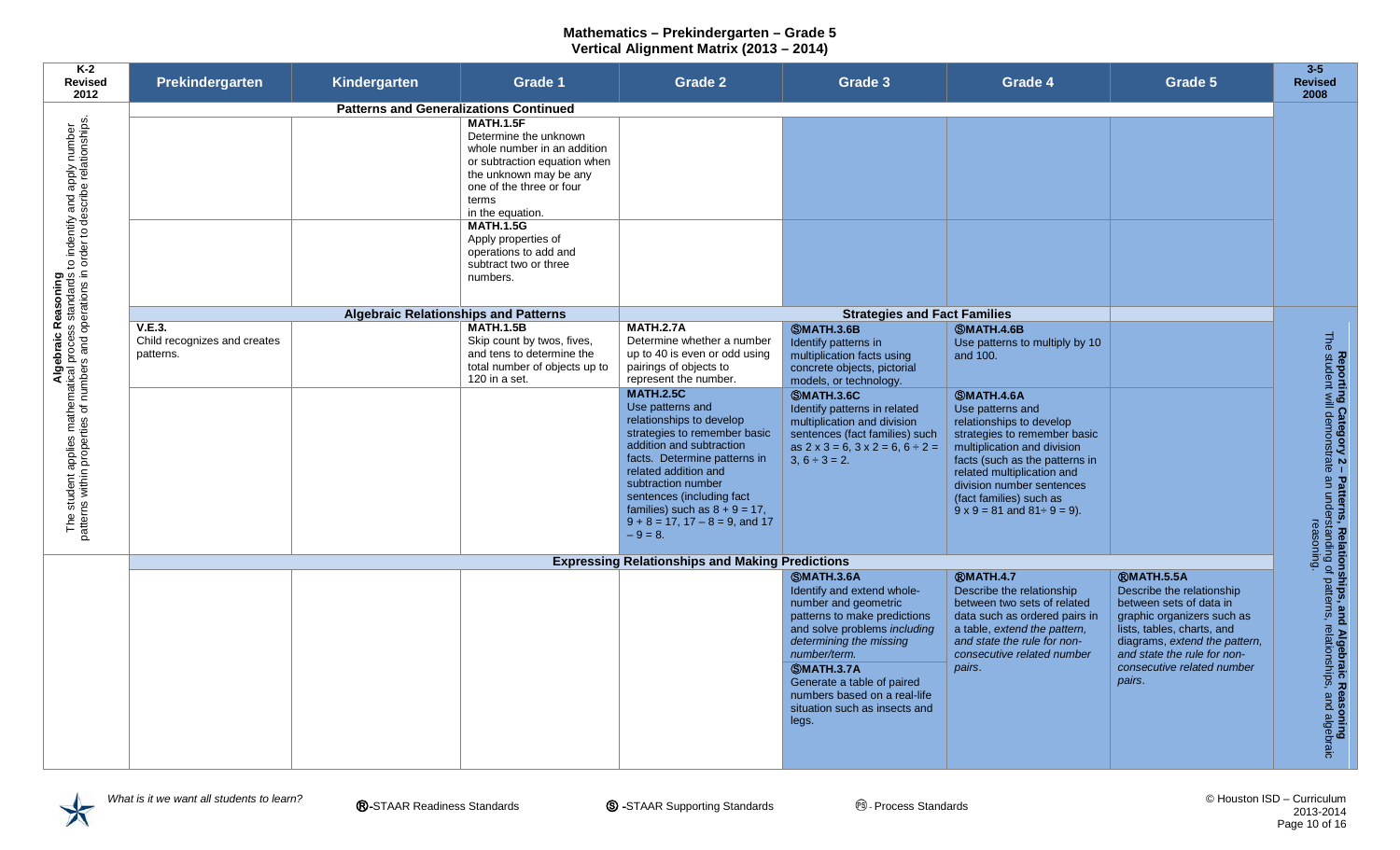| K-2<br>Revised<br>2012                                                                                                                                                   | Prekindergarten                         | Kindergarten                                                                                                                                        | <b>Grade 1</b>                                                                                                                                                                                                                               | <b>Grade 2</b>                                                                                                                                               | Grade 3                                                                                                                                                       | Grade 4                                                                                                                                                     | Grade 5                                                                                                                                                                                                        | $3-5$<br><b>Revised</b><br>2008                                                                          |
|--------------------------------------------------------------------------------------------------------------------------------------------------------------------------|-----------------------------------------|-----------------------------------------------------------------------------------------------------------------------------------------------------|----------------------------------------------------------------------------------------------------------------------------------------------------------------------------------------------------------------------------------------------|--------------------------------------------------------------------------------------------------------------------------------------------------------------|---------------------------------------------------------------------------------------------------------------------------------------------------------------|-------------------------------------------------------------------------------------------------------------------------------------------------------------|----------------------------------------------------------------------------------------------------------------------------------------------------------------------------------------------------------------|----------------------------------------------------------------------------------------------------------|
|                                                                                                                                                                          |                                         |                                                                                                                                                     |                                                                                                                                                                                                                                              |                                                                                                                                                              | <b>Expressing Relationships and Making Predictions Continued</b>                                                                                              |                                                                                                                                                             |                                                                                                                                                                                                                |                                                                                                          |
|                                                                                                                                                                          |                                         |                                                                                                                                                     |                                                                                                                                                                                                                                              |                                                                                                                                                              | <b>®MATH.3.7B</b><br>Identify and describe patterns<br>in a table of related number<br>pairs based on a meaningful<br>problem and extend the table.           | See ®MATH.4.7                                                                                                                                               | See <b>®MATH.5.5A</b>                                                                                                                                                                                          |                                                                                                          |
|                                                                                                                                                                          |                                         |                                                                                                                                                     |                                                                                                                                                                                                                                              |                                                                                                                                                              |                                                                                                                                                               |                                                                                                                                                             | <b>SMATH.5.6A</b><br>Select from and use<br>diagrams and equations such<br>as $y = 5 + 3$ to represent<br>meaningful problem<br>situations involving addition,<br>subtraction, multiplication, or<br>division. | Reporting Category 2<br>Patterns, Relationships,<br>Algebraic Reasoning<br>$\frac{1}{2}$                 |
|                                                                                                                                                                          |                                         |                                                                                                                                                     |                                                                                                                                                                                                                                              | <b>Geometric Language</b>                                                                                                                                    |                                                                                                                                                               |                                                                                                                                                             |                                                                                                                                                                                                                |                                                                                                          |
| of two-dimensional<br>their properties.                                                                                                                                  | V.C.1.<br>Child names common<br>shapes. | MATH.K.6A<br>Identify two-dimensional<br>shapes, including circles,<br>triangles, rectangles, and<br>squares as special rectangles.                 | <b>MATH.1.6D</b><br>Identify two-dimensional<br>shapes, including circles,<br>triangles, rectangles, and<br>squares, as special<br>rectangles, rhombuses, and                                                                                | See MATH.2.8A                                                                                                                                                | <b>RMATH.3.8</b><br>Identify, classify, and<br>describe two- and three-<br>dimensional geometric figures<br>by their attributes. The<br>student compares two- | <b>RMATH.4.8C</b><br>Use essential attributes to<br>define two- and three-<br>dimensional geometric<br>figures such as number of<br>edges, number of faces, | <b>SMATH.5.7A</b><br>Identify essential attributes<br>including parallel,<br>perpendicular, and congruent<br>parts of two- and three-<br>dimensional geometric                                                 |                                                                                                          |
|                                                                                                                                                                          |                                         | MATH.K.6D<br>Identify attributes of two-<br>dimensional shapes using<br>informal and formal geometric<br>language interchangeably.                  | hexagons and describe their<br>attributes using formal<br>geometric language.                                                                                                                                                                | <b>MATH.2.8B</b> Classify and sort<br>three-dimensional solids,<br>including spheres, cones,<br>cylinders, rectangular prisms<br>(including cubes as special | dimensional figures, three-<br>dimensional figures, or both<br>by their attributes using<br>formal geometry vocabulary.                                       | number of vertices, types of<br>angles, and shapes of faces<br>and base.                                                                                    | figures and use formal<br>geometric vocabulary to<br>describe and compare given<br>figures.                                                                                                                    |                                                                                                          |
| Geometry and Measurement<br>student applies mathematical process standards to analyze attributes<br>shapes and three-dimensional solids to develop generalizations about |                                         | MATH.K.6B<br>Identify three-dimensional<br>solids, including cylinders,<br>cones, spheres, and cubes, in<br>the real world.                         | <b>MATH.1.6E</b><br>Identify three-dimensional<br>solids, including spheres,<br>cones, cylinders, rectangular<br>prisms (including cubes),<br>and triangular prisms, and<br>describe their attributes<br>using formal geometric<br>language. | rectangular prisms), and<br>triangular prisms, based on<br>attributes using formal<br>geometric language.                                                    |                                                                                                                                                               |                                                                                                                                                             |                                                                                                                                                                                                                | Reporting Category 3 - Geometry and Spatial<br>The student will demonstrate an understanding of geometry |
|                                                                                                                                                                          |                                         | MATH.K.6C<br>Identify two-dimensional<br>components of three-<br>dimensional objects.                                                               | <b>MATH.1.6B</b><br>Distinguish between<br>attributes that define a two-<br>dimensional or three-<br>dimensional figure and<br>attributes that do not define<br>the shape.                                                                   |                                                                                                                                                              |                                                                                                                                                               |                                                                                                                                                             |                                                                                                                                                                                                                |                                                                                                          |
| The                                                                                                                                                                      |                                         | MATH.K.6E<br>Classify and sort a variety of<br>regular and irregular two- and<br>three-dimensional figures<br>regardless of orientation or<br>size. | <b>MATH.1.6A</b><br>Classify and sort regular and<br>irregular two-dimensional<br>shapes based on attributes<br>using informal geometric<br>language.                                                                                        | See MATH.2.8A                                                                                                                                                |                                                                                                                                                               |                                                                                                                                                             |                                                                                                                                                                                                                | <b>Reasoning</b><br>and spatial reasoning                                                                |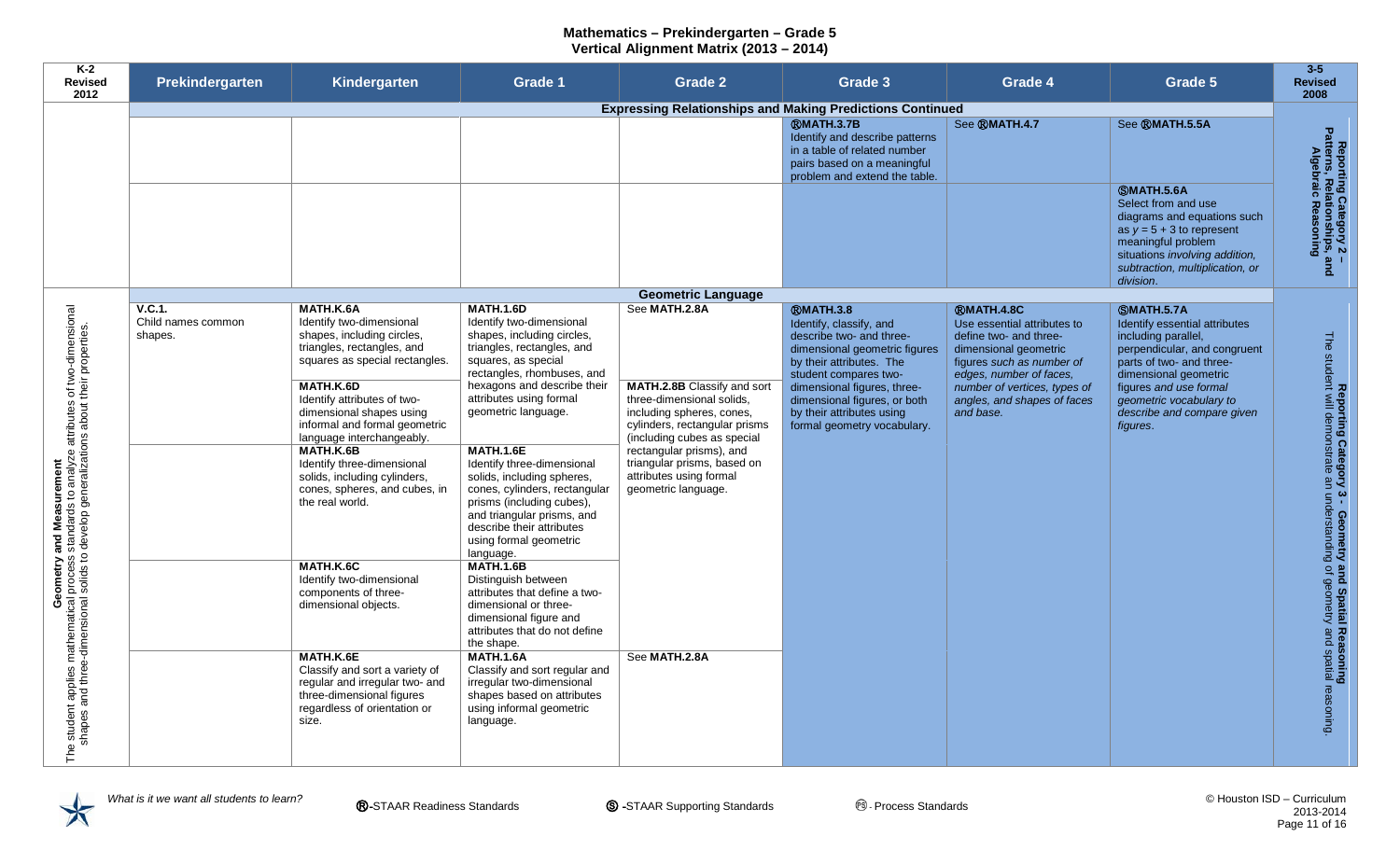| K-2<br><b>Revised</b><br>2012                                                                                                                                         | Prekindergarten                 | Kindergarten                                                                                | <b>Grade 1</b>                                                                                                                                                            | <b>Grade 2</b>                                                                                                                                                                                                                                   | Grade 3                                                                                                                  | Grade 4                                                                                                                                                                                       | Grade 5                                                                                                                                                              | $3 - 5$<br><b>Revised</b><br>2008                                                                                                    |
|-----------------------------------------------------------------------------------------------------------------------------------------------------------------------|---------------------------------|---------------------------------------------------------------------------------------------|---------------------------------------------------------------------------------------------------------------------------------------------------------------------------|--------------------------------------------------------------------------------------------------------------------------------------------------------------------------------------------------------------------------------------------------|--------------------------------------------------------------------------------------------------------------------------|-----------------------------------------------------------------------------------------------------------------------------------------------------------------------------------------------|----------------------------------------------------------------------------------------------------------------------------------------------------------------------|--------------------------------------------------------------------------------------------------------------------------------------|
|                                                                                                                                                                       |                                 |                                                                                             |                                                                                                                                                                           | <b>Geometric Language Continued</b>                                                                                                                                                                                                              |                                                                                                                          |                                                                                                                                                                                               |                                                                                                                                                                      |                                                                                                                                      |
|                                                                                                                                                                       | V.C.2.<br>Child creates shapes. | MATH.K.6F<br>Create two-dimensional<br>shapes using a variety of<br>materials and drawings. | <b>MATH.1.6C</b><br>Create two-dimensional<br>figures, including circles,<br>triangles, rectangles, and<br>squares, as special<br>rectangles, rhombuses, and<br>hexagons. | <b>MATH.2.8A</b><br>Create two-dimensional<br>shapes based on given<br>attributes, including number<br>of sides and vertices.                                                                                                                    |                                                                                                                          |                                                                                                                                                                                               |                                                                                                                                                                      |                                                                                                                                      |
|                                                                                                                                                                       |                                 |                                                                                             | <b>MATH.1.6F</b><br>Compose two-dimensional<br>shapes by joining two, three,<br>or four figures to produce a<br>target shape in more than<br>one way if possible.         | <b>MATH.2.8D</b><br>Compose two-dimensional<br>shapes and three-<br>dimensional solids with given<br>properties or attributes.                                                                                                                   |                                                                                                                          |                                                                                                                                                                                               |                                                                                                                                                                      | Fhe                                                                                                                                  |
|                                                                                                                                                                       |                                 |                                                                                             |                                                                                                                                                                           |                                                                                                                                                                                                                                                  |                                                                                                                          | <b>SMATH.4.8A</b><br>Identify and describe right,<br>acute, and obtuse angles.                                                                                                                |                                                                                                                                                                      |                                                                                                                                      |
|                                                                                                                                                                       |                                 |                                                                                             |                                                                                                                                                                           |                                                                                                                                                                                                                                                  |                                                                                                                          | <b>SMATH.4.8B</b><br>Identify and describe parallel<br>and intersecting (including<br>perpendicular) lines using<br>concrete objects, pictorial<br>models, and formal geometry<br>vocabulary. |                                                                                                                                                                      |                                                                                                                                      |
|                                                                                                                                                                       |                                 |                                                                                             |                                                                                                                                                                           | <b>Geometric Transformations</b>                                                                                                                                                                                                                 |                                                                                                                          |                                                                                                                                                                                               |                                                                                                                                                                      |                                                                                                                                      |
| Geometry and Measurement<br>standards to analyze attributes of two-dimensional shapes and three-dimensional solids<br>develop generalizations about their properties. | (See V.B.3 and V.C.2)           |                                                                                             | <b>MATH.1.6G</b><br>Partition two-dimensional<br>figures into two and four fair<br>shares or equal parts and<br>describe the parts using<br>words.                        | <b>MATH.2.8E</b><br>Decompose two-dimensional<br>shapes such as cutting out a<br>square from a rectangle,<br>dividing a shape in half, or<br>partitioning a rectangle into<br>identical triangles and identify<br>the resulting geometric parts. | <b>MATH.3.9B</b><br>Create two-dimensional<br>figures with lines of symmetry<br>using concrete models and<br>technology. | <b>SMATH.4.9C</b><br>Use reflections to verify that a<br>shape has symmetry and<br>describe the two halves of a<br>shape for each line of<br>symmetry.                                        |                                                                                                                                                                      | Reporting Category 3 - Geometry and Spatial Reasoning<br>student will demonstrate an understanding of geometry and spatial reasoning |
|                                                                                                                                                                       |                                 |                                                                                             | <b>MATH.1.6H</b><br>Identify examples and non-<br>examples of halves and<br>fourths.                                                                                      |                                                                                                                                                                                                                                                  | <b>SMATH.3.9C</b><br>Identify lines of symmetry in<br>two-dimensional geometric<br>figures.                              |                                                                                                                                                                                               |                                                                                                                                                                      |                                                                                                                                      |
|                                                                                                                                                                       |                                 |                                                                                             |                                                                                                                                                                           |                                                                                                                                                                                                                                                  | <b>SMATH.3.9A</b><br>Identify congruent two-<br>dimensional figures in the<br>same/different orientation.                | <b>MATH.4.9A</b><br>Demonstrate translations,<br>reflections, and rotations<br>using concrete models and<br>formal geometric vocabulary.                                                      | <b>SMATH.5.9A</b><br>Locate and name points on a<br>coordinate grid using ordered<br>pairs of whole numbers.                                                         |                                                                                                                                      |
| student applies mathematical process<br>to<br>The                                                                                                                     |                                 |                                                                                             |                                                                                                                                                                           |                                                                                                                                                                                                                                                  |                                                                                                                          |                                                                                                                                                                                               | <b>®MATH.5.8A</b><br>Sketch the results of<br>translations, rotations, and<br>reflections on a Quadrant I<br>coordinate grid and name<br>points using ordered pairs. |                                                                                                                                      |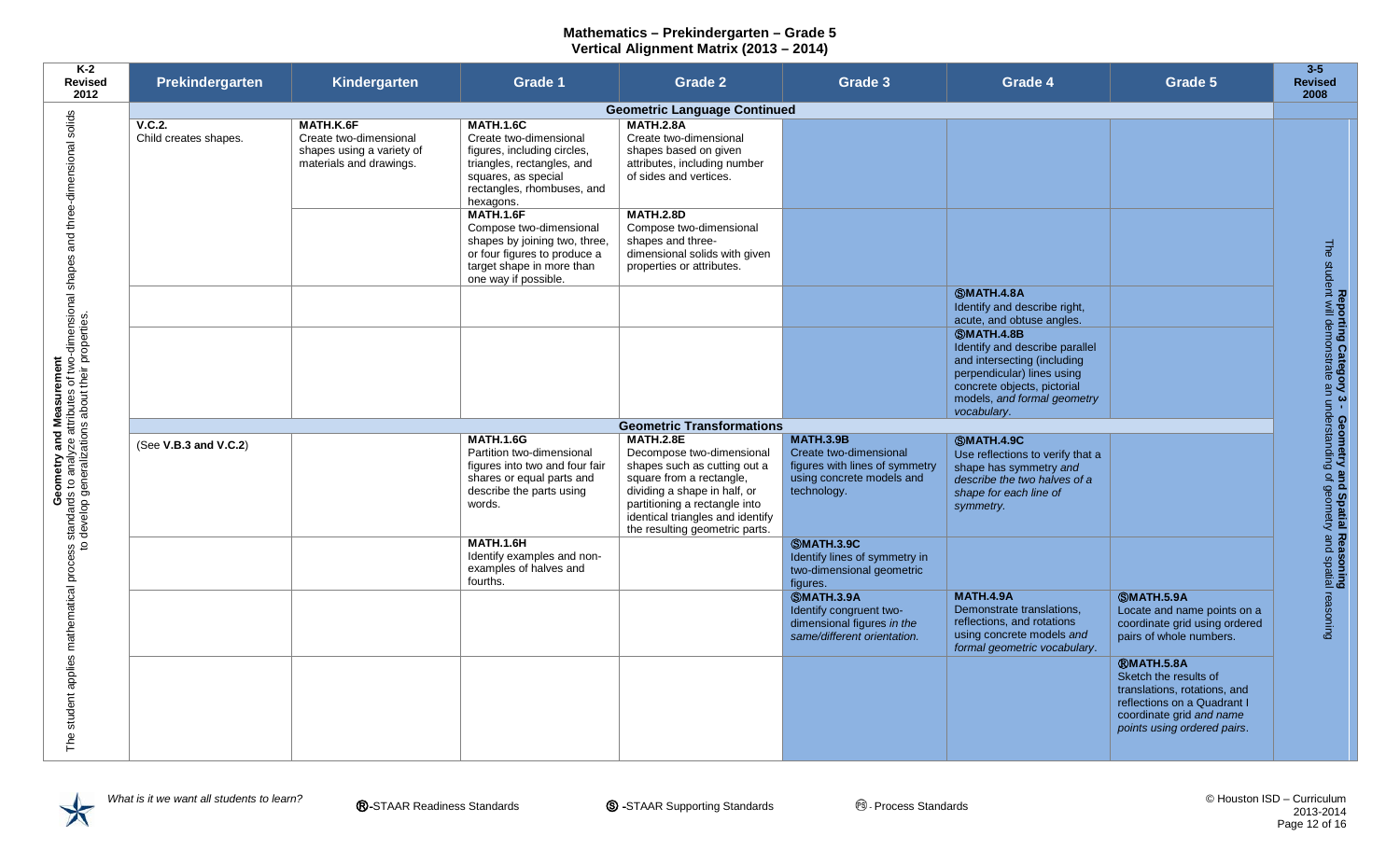| $K-2$<br><b>Revised</b><br>2012                                                                                                    | Prekindergarten                                                                                                                                                     | Kindergarten                                                                                                               | Grade 1                                                                                                                                                                                                                                                                                                                            | <b>Grade 2</b>                                                                                                                                                                                                                                                                                                                                                                      | Grade 3                                                                                                                                                         | Grade 4                                                                                                                                                                                               | Grade 5                                                                                                                                                                 | $3 - 5$<br><b>Revised</b><br>2008                                                                       |
|------------------------------------------------------------------------------------------------------------------------------------|---------------------------------------------------------------------------------------------------------------------------------------------------------------------|----------------------------------------------------------------------------------------------------------------------------|------------------------------------------------------------------------------------------------------------------------------------------------------------------------------------------------------------------------------------------------------------------------------------------------------------------------------------|-------------------------------------------------------------------------------------------------------------------------------------------------------------------------------------------------------------------------------------------------------------------------------------------------------------------------------------------------------------------------------------|-----------------------------------------------------------------------------------------------------------------------------------------------------------------|-------------------------------------------------------------------------------------------------------------------------------------------------------------------------------------------------------|-------------------------------------------------------------------------------------------------------------------------------------------------------------------------|---------------------------------------------------------------------------------------------------------|
|                                                                                                                                    | <b>Geometric Transformations Continued</b>                                                                                                                          |                                                                                                                            |                                                                                                                                                                                                                                                                                                                                    |                                                                                                                                                                                                                                                                                                                                                                                     |                                                                                                                                                                 |                                                                                                                                                                                                       |                                                                                                                                                                         |                                                                                                         |
|                                                                                                                                    |                                                                                                                                                                     |                                                                                                                            |                                                                                                                                                                                                                                                                                                                                    |                                                                                                                                                                                                                                                                                                                                                                                     |                                                                                                                                                                 | <b>®MATH.4.9B</b><br>Use translations, reflections,<br>and rotations to verify that<br>two shapes are congruent.                                                                                      | <b>SMATH.5.8B</b><br>Identify the transformation<br>that generates one figure<br>from the other when given<br>two congruent figures on a<br>Quadrant I coordinate grid. | Reporting<br>Category 3 -<br>Geometry and<br>Spatial<br>Reasoning                                       |
|                                                                                                                                    |                                                                                                                                                                     |                                                                                                                            |                                                                                                                                                                                                                                                                                                                                    | <b>Measuring</b>                                                                                                                                                                                                                                                                                                                                                                    |                                                                                                                                                                 |                                                                                                                                                                                                       |                                                                                                                                                                         |                                                                                                         |
| area<br>Geometry and Measurement<br>The student applies mathematical process standards to select and use units to describe length, | V.D.1.<br>Child recognizes and<br>compares heights or lengths<br>of people or objects.<br>V.D.2.<br>Child recognizes how much<br>can be placed within an<br>object. | MATH.K.7A<br>Give an example of a<br>measurable attribute of a given<br>object, including length,<br>capacity, and weight. | <b>MATH.1.7A</b><br>Use measuring tools to<br>measure the length of<br>objects to reinforce the<br>continuous nature of linear<br>measurement.                                                                                                                                                                                     | <b>MATH.2.9A</b><br>Find the length of objects<br>using concrete models for<br>standard units of length.                                                                                                                                                                                                                                                                            | <b>SMATH.3.11A</b><br>Use linear measurement tools<br>to estimate and measure<br>lengths using standard units<br>in customary system and SI<br>(metric) system. | <b>®MATH.4.11A</b><br>Estimate and use<br>measurement tools to<br>determine length (including<br>perimeter), area, capacity,<br>and weight/mass using<br>standard units SI (metric) and<br>customary. | <b>SMATH.5.10B</b><br>Connect concrete models<br>and pictorial representations<br>for perimeter, area, and<br>volume with their respective<br>formulas.                 |                                                                                                         |
|                                                                                                                                    | V.D.3.<br>Child informally recognizes<br>and compares weights of<br>objects or people.                                                                              | MATH.K.7B<br>Compare two objects with a<br>common measurable attribute<br>to see which object has more                     | <b>MATH.1.7B</b><br>Illustrate that the length of<br>an object is the number of<br>same-size units of length<br>that, when laid end-to-end<br>with no gaps or overlaps,<br>reach from one end of the<br>object to the other.<br><b>MATH.1.7C</b><br>Measure the same<br>object/distance with units of<br>two different lengths and | MATH. 2.9B Describe the<br>inverse relationship between<br>the size of the unit and the<br>number of units needed to<br>equal the length of an object.                                                                                                                                                                                                                              | <b><i>RMATH.3.11B</i></b><br>Use standard units to find the<br>perimeter of a shape.                                                                            |                                                                                                                                                                                                       |                                                                                                                                                                         | Reporting Category 4 - Measurement<br>The student will demonstrate an understanding of the concepts and |
|                                                                                                                                    |                                                                                                                                                                     | of/less of the attribute and<br>describe the difference.                                                                   | describe how and why the<br>measurements differ.<br><b>MATH.1.7D</b><br>Describe a length to the<br>nearest whole unit using a<br>number and a unit.                                                                                                                                                                               | <b>MATH.2.9C</b><br>Represent whole numbers as<br>distances from any given<br>location on a number line.<br><b>MATH.2.9D</b><br>Determine the length of an<br>object to the nearest marked<br>unit using rulers, yardsticks,<br>meter sticks, or measuring<br>tapes.<br><b>MATH.2.9E</b><br>Determine a solution to a<br>problem involving length,<br>including estimating lengths. |                                                                                                                                                                 |                                                                                                                                                                                                       |                                                                                                                                                                         | uses<br>Q<br>measurement                                                                                |

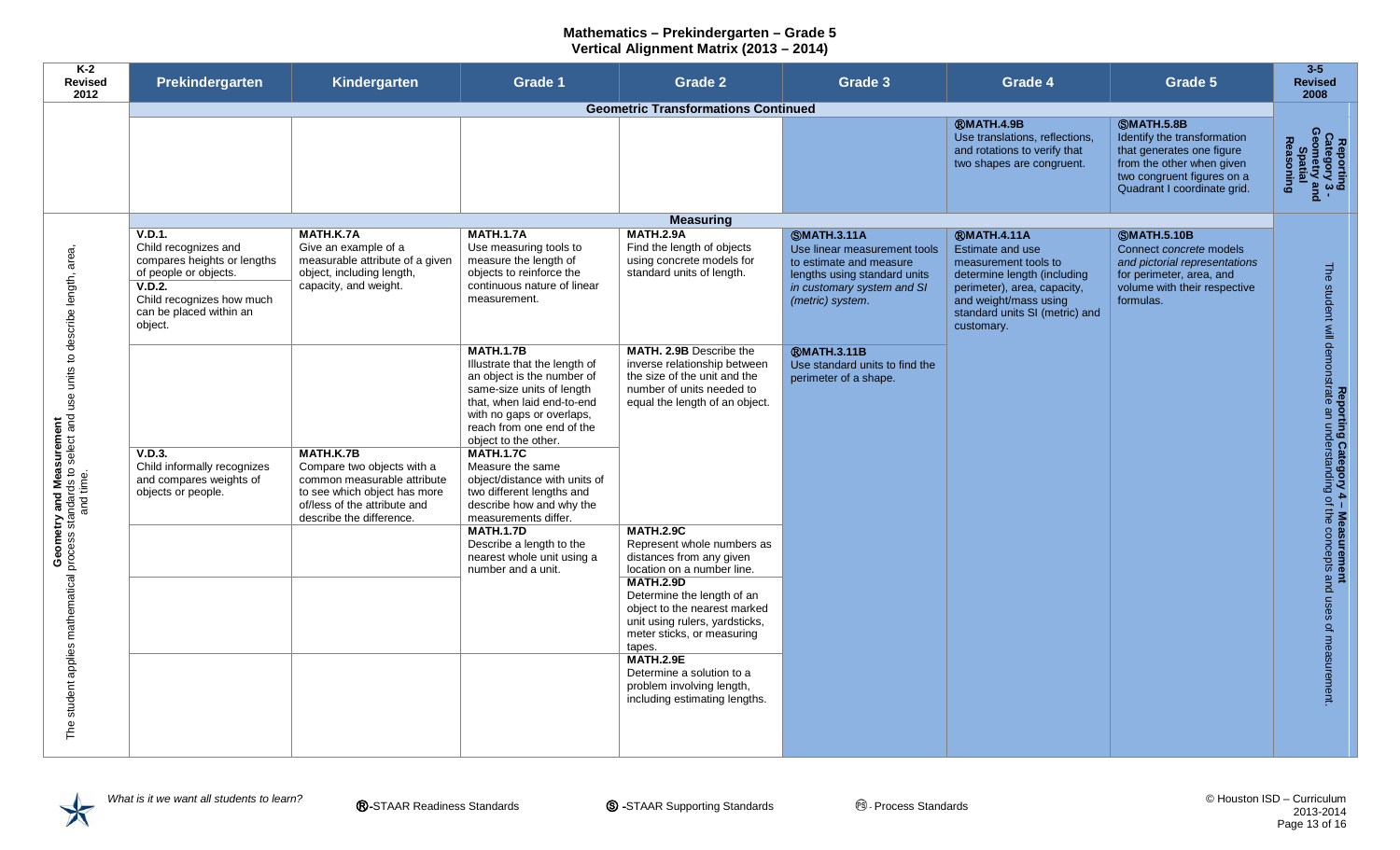| K-2<br>Revised<br>2012      | Prekindergarten                                                          | Kindergarten    | Grade 1 | Grade 2                                                                                                                                                                                                                                                              | Grade 3                                                                                                                                                                                                                             | Grade 4                                                                                                                                                                                             | Grade 5                                                                                                                                                                       | $3 - 5$<br><b>Revised</b><br>2008                                                                                                   |
|-----------------------------|--------------------------------------------------------------------------|-----------------|---------|----------------------------------------------------------------------------------------------------------------------------------------------------------------------------------------------------------------------------------------------------------------------|-------------------------------------------------------------------------------------------------------------------------------------------------------------------------------------------------------------------------------------|-----------------------------------------------------------------------------------------------------------------------------------------------------------------------------------------------------|-------------------------------------------------------------------------------------------------------------------------------------------------------------------------------|-------------------------------------------------------------------------------------------------------------------------------------|
|                             | <b>Measuring Continued</b>                                               |                 |         |                                                                                                                                                                                                                                                                      |                                                                                                                                                                                                                                     |                                                                                                                                                                                                     |                                                                                                                                                                               |                                                                                                                                     |
| Geometry and<br>Measurement |                                                                          |                 |         | <b>MATH.2.9F</b><br>Use concrete models of<br>square units to find the area<br>of a rectangle by covering it<br>with no gaps or overlaps,<br>counting to find the total<br>number of square units, and<br>describing the measurement<br>using a number and the unit. | <b>SMATH.3.11C</b><br>Use concrete and pictorial<br>models of square units to<br>determine the area of two-<br>dimensional surfaces.                                                                                                |                                                                                                                                                                                                     | <b>®MATH.5.10C</b><br>Select and use appropriate<br>units and formulas to<br>measure length, perimeter,<br>area, and volume in<br>customary system and SI<br>(metric) system. |                                                                                                                                     |
|                             | (See V.D.2)                                                              | (See MATH.K.7A) |         |                                                                                                                                                                                                                                                                      | <b>MATH.3.11E</b><br>Identify concrete models that<br>approximate standard units<br>for capacity and use them to<br>measure capacity in the<br>customary system and SI<br>(metric) system.                                          |                                                                                                                                                                                                     |                                                                                                                                                                               |                                                                                                                                     |
|                             |                                                                          |                 |         |                                                                                                                                                                                                                                                                      | <b>MATH.3.11D</b><br>Identify concrete models that<br>approximate standard units of<br>weight/mass and use them to<br>measure weight/mass in the<br>customary system and SI<br>metric) system.                                      | <b>SMATH.4.11E</b><br>Explain the difference<br>between weight and mass.                                                                                                                            |                                                                                                                                                                               |                                                                                                                                     |
|                             |                                                                          |                 |         |                                                                                                                                                                                                                                                                      | <b>MATH.3.11F</b><br>Use concrete models that<br>approximate cubic units to<br>determine the volume of a<br>given container or other<br>three-dimensional geometric<br>figure in the customary<br>system and SI (metric)<br>system. | <b>SMATH.4.11C</b><br>Use concrete models of<br>standard cubic units to<br>measure volume in<br>customary system and SI<br>(metric) system.                                                         |                                                                                                                                                                               | <b>Reporting Category 4 - Measurement</b><br>The student will demonstrate an understanding of the concepts and uses of measurement. |
|                             |                                                                          |                 |         |                                                                                                                                                                                                                                                                      |                                                                                                                                                                                                                                     | <b>SMATH.4.11D</b><br>Estimate volume in cubic                                                                                                                                                      |                                                                                                                                                                               |                                                                                                                                     |
|                             |                                                                          |                 |         |                                                                                                                                                                                                                                                                      |                                                                                                                                                                                                                                     | units.                                                                                                                                                                                              |                                                                                                                                                                               |                                                                                                                                     |
|                             | <b>Measuring Conversions</b><br><b>SMATH.4.11B</b><br><b>SMATH.5.10A</b> |                 |         |                                                                                                                                                                                                                                                                      |                                                                                                                                                                                                                                     |                                                                                                                                                                                                     |                                                                                                                                                                               |                                                                                                                                     |
|                             |                                                                          |                 |         |                                                                                                                                                                                                                                                                      |                                                                                                                                                                                                                                     | Perform simple conversions<br>between different units of<br>length, between different<br>units of capacity, and<br>between different units of<br>weight within the customary<br>measurement system. | Perform simple conversions<br>within the same<br>measurement system (SI<br>(metric) or customary).                                                                            |                                                                                                                                     |
|                             |                                                                          |                 |         |                                                                                                                                                                                                                                                                      |                                                                                                                                                                                                                                     |                                                                                                                                                                                                     |                                                                                                                                                                               |                                                                                                                                     |

 $\bigtimes$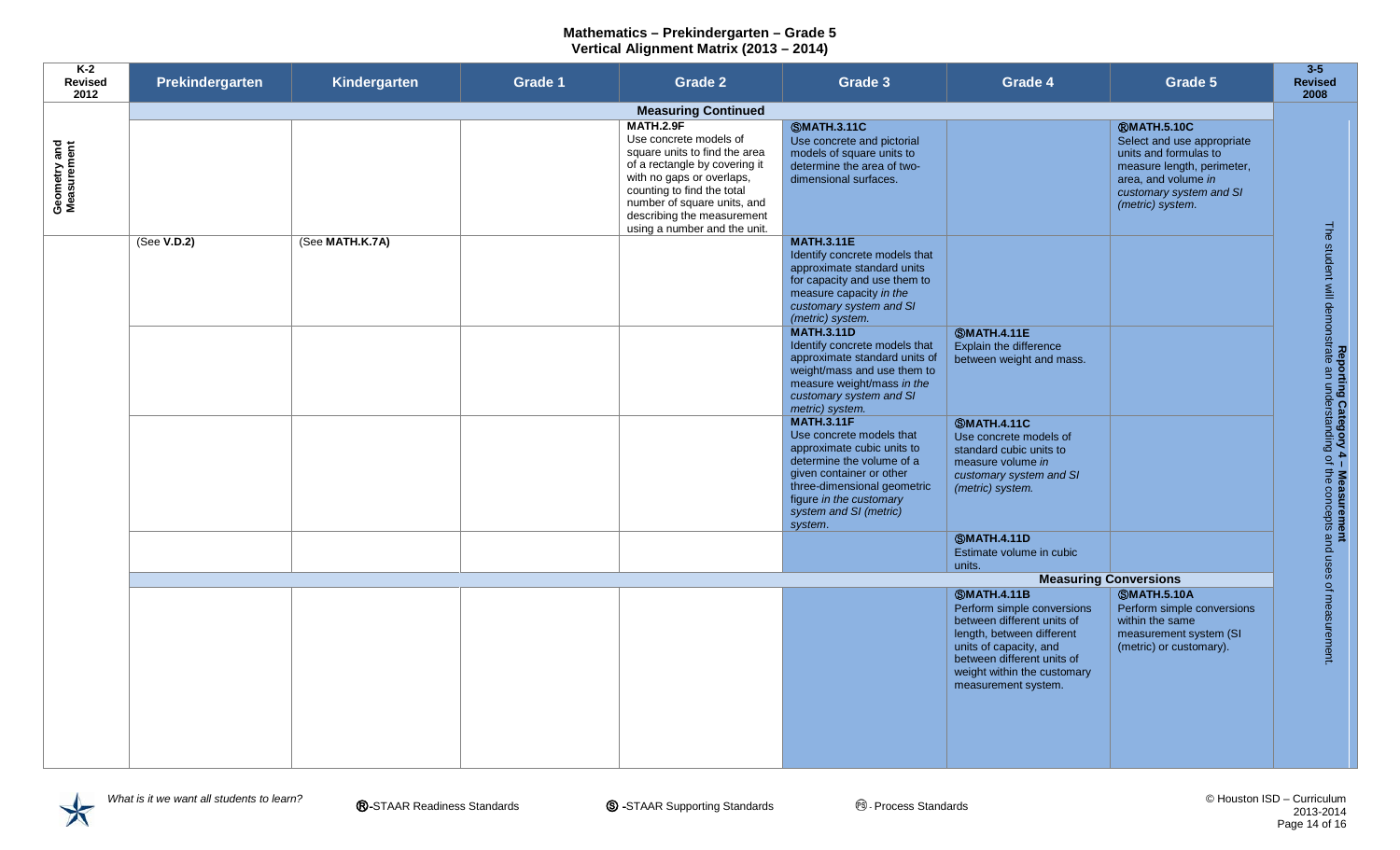| K-2<br><b>Revised</b><br>2012                                                                                                                    | Prekindergarten                                                                                      | Kindergarten                                                                      | Grade 1                                                                                                                                                  | <b>Grade 2</b>                                                                                                                                                                               | Grade 3                                                                                                                                                                             | Grade 4                                                                                                                                    | Grade 5                                                                                                                                                                                                                                                                             | $3-5$<br><b>Revised</b><br>2008                                                                                                      |
|--------------------------------------------------------------------------------------------------------------------------------------------------|------------------------------------------------------------------------------------------------------|-----------------------------------------------------------------------------------|----------------------------------------------------------------------------------------------------------------------------------------------------------|----------------------------------------------------------------------------------------------------------------------------------------------------------------------------------------------|-------------------------------------------------------------------------------------------------------------------------------------------------------------------------------------|--------------------------------------------------------------------------------------------------------------------------------------------|-------------------------------------------------------------------------------------------------------------------------------------------------------------------------------------------------------------------------------------------------------------------------------------|--------------------------------------------------------------------------------------------------------------------------------------|
|                                                                                                                                                  |                                                                                                      |                                                                                   |                                                                                                                                                          | <b>Time and Temperature</b>                                                                                                                                                                  |                                                                                                                                                                                     |                                                                                                                                            |                                                                                                                                                                                                                                                                                     |                                                                                                                                      |
|                                                                                                                                                  |                                                                                                      |                                                                                   |                                                                                                                                                          |                                                                                                                                                                                              | <b>SMATH.3.12A</b><br>Use a thermometer to<br>measure temperature (in<br>degrees Fahrenheit).                                                                                       | <b>SMATH.4.12A</b><br>Use a thermometer to<br>measure temperature and<br>changes in temperature (in<br>degrees Fahrenheit and<br>Celsius). | <b>SMATH.5.11A</b><br>Solve problems involving<br>changes in temperature. (in<br>degrees Fahrenheit and<br>Celsius).                                                                                                                                                                | <b>The</b>                                                                                                                           |
| Geometry and Measurement<br>The student applies mathematical process standards<br>to select and use units to describe length, area, and<br>time. | <b>V.D.4.</b><br>Child uses language to<br>describe concepts associated<br>with the passing of time. |                                                                                   | <b>MATH.1.7E</b><br>Tell time to the hour and half<br>hour using analog and digital<br>clocks.                                                           | <b>MATH.2.9G</b><br>Read and write time to the<br>nearest one-minute<br>increment using analog and<br>digital clocks and distinguish<br>between a.m. and p.m.                                | <b>SMATH.3.12B</b><br>Tell and write time shown on<br>analog and digital clocks.                                                                                                    | <b>SMATH.4.12B</b><br>Use tools such as a clock<br>with gears or a stopwatch to<br>solve problems involving<br>elapsed time.               | <b>SMATH.5.11B</b><br>Solve problems involving<br>elapsed time.                                                                                                                                                                                                                     | Reporting Category 4 – Measurement<br>student will demonstrate an understanding<br>the concepts and uses of measurement.<br>$\Omega$ |
|                                                                                                                                                  |                                                                                                      |                                                                                   |                                                                                                                                                          | <b>Displaying and Interpreting Data</b>                                                                                                                                                      |                                                                                                                                                                                     |                                                                                                                                            |                                                                                                                                                                                                                                                                                     |                                                                                                                                      |
| Analysis<br>process standards to organize data to<br>information and solving problems.                                                           | <b>V.E.2.</b><br>Child collects data and<br>organizes it in a graphic<br>representation.             | MATH.K.8A<br>Collect, sort, and organize<br>data into two or three<br>categories. | <b>MATH.1.8A</b><br>Collect, sort, and organize<br>data in up to three<br>categories using<br>models/representations such<br>as tally marks or T-charts. | <b>MATH.2.10A</b><br>Explain that the length of a<br>bar in a bar graph or the<br>number of pictures in a<br>pictograph represents the<br>number of data points for a<br>given category.     | <b>RMATH.3.13A</b><br>Collect, organize, record, and<br>display data in pictographs<br>and bar graphs where each<br>picture or cell might represent<br>more than one piece of data. | <b><i>RMATH.4.13B</i></b><br>Interpret bar graphs using<br>verbal and numerical data to<br>summarize and answer<br>questions.              | See <b>SMATH.5.9A</b>                                                                                                                                                                                                                                                               | The                                                                                                                                  |
|                                                                                                                                                  |                                                                                                      | MATH.K.8B<br>Use data to create real-object<br>and picture graphs.                | <b>MATH.1.8B</b><br>Use data to create picture<br>and bar-type graphs.                                                                                   | <b>MATH.2.10B</b><br>Organize a collection of data<br>with up to four categories<br>using pictographs and bar<br>graphs with intervals of one<br>or more.                                    |                                                                                                                                                                                     |                                                                                                                                            | <b>SMATH.5.13A</b><br>Use tables of related number<br>pairs to make line graphs.                                                                                                                                                                                                    |                                                                                                                                      |
| <b>Data</b><br>student applies mathematical<br>make it useful for interpreting                                                                   |                                                                                                      | MATH.K.8C<br>Draw conclusions from real-<br>object and picture graphs.            | <b>MATH.1.8C</b><br>Draw conclusions and<br>generate and answer<br>questions using information<br>from picture and bar-type<br>graphs.                   | <b>MATH.2.10C</b><br>Write and solve one-step<br>word problems involving<br>addition or subtraction using<br>data represented within<br>pictographs and bar graphs<br>with intervals of one. | <b>SMATH.3.13B</b><br>Interpret information from<br>pictographs and bar graphs.                                                                                                     |                                                                                                                                            | <b>SMATH.5.13C</b><br>Graph a given set of data<br>using an appropriate<br>graphical representation such<br>as a picture or line graph.<br><b><i>RMATH.5.13B</i></b><br>Describe characteristics of<br>data presented in tables and<br>graphs including median,<br>mode, and range. | Reporting Category 5 – Probability and Statistics<br>student will demonstrate an understanding of probability and<br>statistics.     |
| The                                                                                                                                              |                                                                                                      |                                                                                   |                                                                                                                                                          |                                                                                                                                                                                              |                                                                                                                                                                                     |                                                                                                                                            |                                                                                                                                                                                                                                                                                     |                                                                                                                                      |